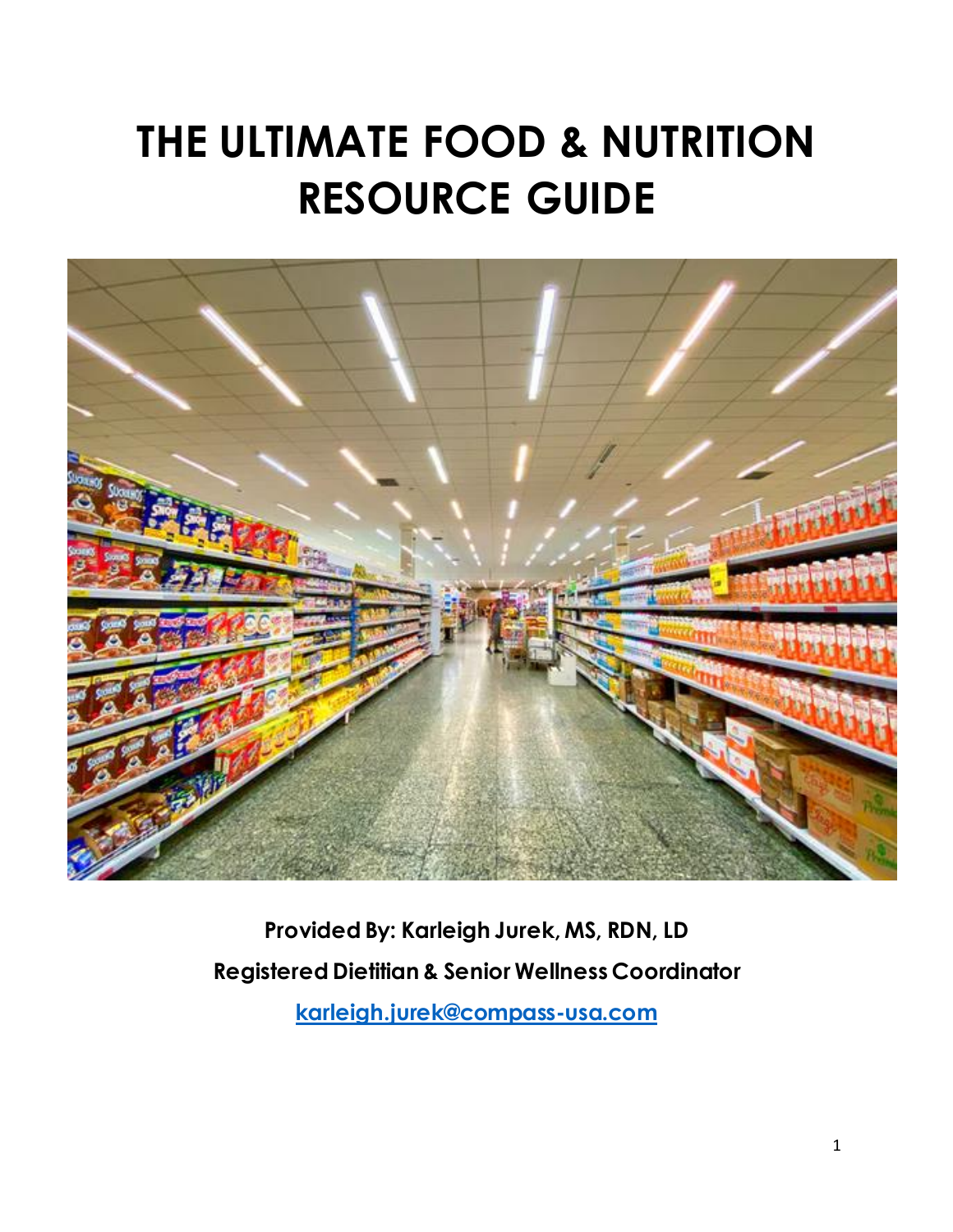## **CONTENTS**

As we stay home to flatten the curve of COVID-19, your health and wellbeing no doubt remains a top priority. This family-friendly guide is meant to arm you with resources to build confidence in the kitchen while also putting nourishing meals on the table. If at any point you have food and nutrition questions, our dietitian at Eurest, Karleigh Jurek, MS, RDN, LD is a continued resource to you and your family. You're welcome to email her at karleigh.jurek@compass-usa.com.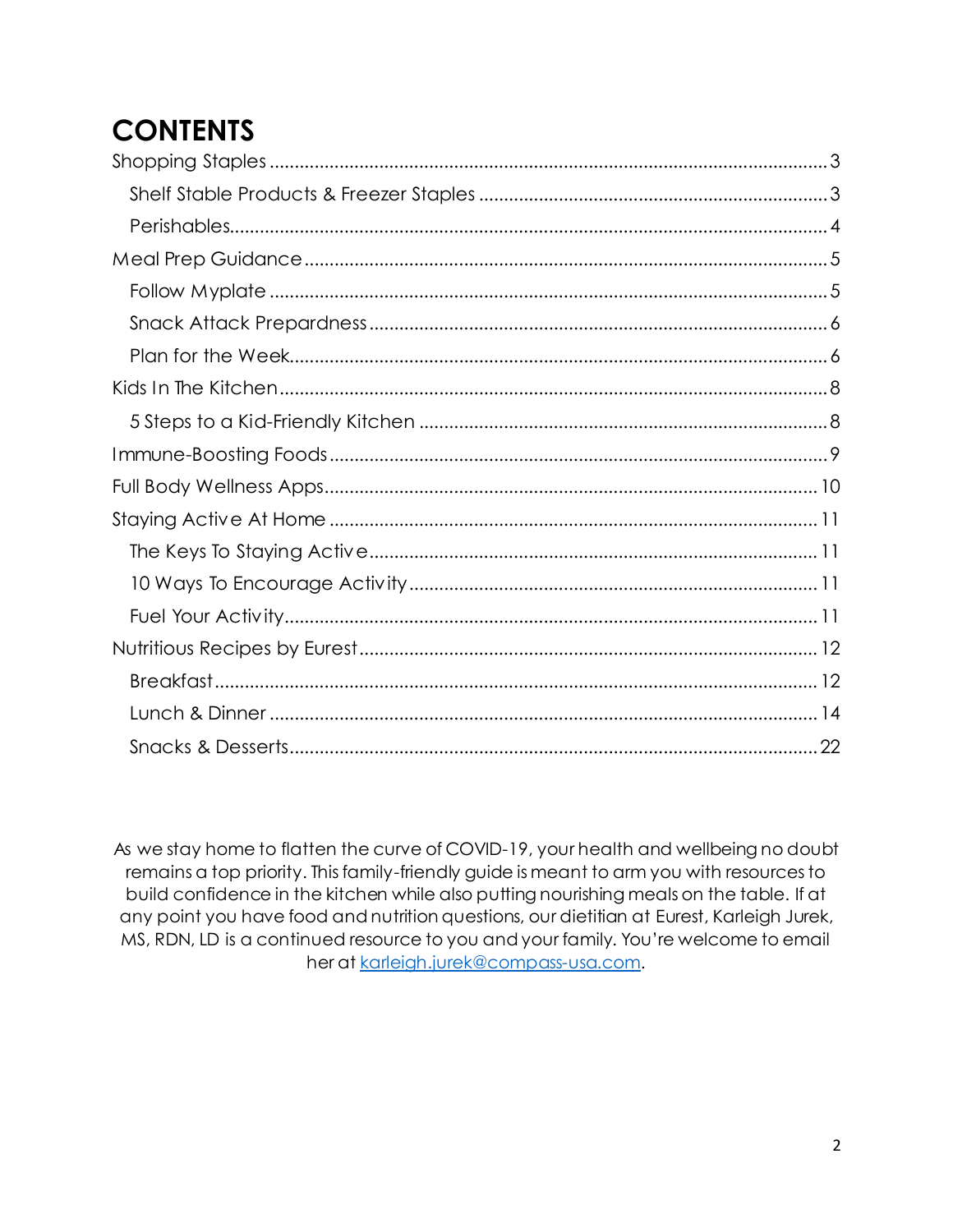## <span id="page-2-0"></span>**SHOPPING STAPLES**

There may be times when you must limit your shopping trips. If you cannot find your desired items, all you can do is your best. Take only what you need, do not overstock supplies.

Not everything needs to be "healthy"—stocking up on food your family will eat is a priority and having variety allows you to honor cravings and balance.

### <span id="page-2-1"></span>**SHELF STABLE PRODUCTS & FREEZER STAPLES:**

### **Baking Essentials**

**Grains**

- All-purpose flour
- Whole wheat flour
- Baking soda
- Baking powder
- Sugar
- Yeast
- Salt
- Instant, evaporated and condensed milks
- Vanilla extract

#### **Fruits**

- Canned fruit in 100% fruit juice like peaches and pears
- Preserves and jams
- Applesauce
- Dried fruit
- Frozen fruit with no added sugar

### **Vegetables**

- Canned vegetables such as green beans, corn and peas
- Pasta sauces
- Tomato paste
- Crushed, diced, whole canned tomatoes
- Jarred salsas
- Frozen vegetables such as mixed vegetables, brussels sprouts, and broccoli
- Whole grains such as brown rice, quinoa, bulgur, and pasta
- Whole grain cereals
- Hot cereals like oatmeal and grits
- Frozen whole wheat pizza dough
- Microwaveable and instant pasta/rice packets
- Frozen brown rice

### **Proteins**

- Fish in cans, jars, or pouches
- Dried or canned beans
- Lentils
- Green or yellow split peas
- Jerky
- Canned chicken
- Nut butters
- Unsalted nuts
- Frozen veggie burgers
- Frozen beef, poultry and fish

### **Flavor Enhancers**

- Stocks and broths
- Bouillon cubes
- Dried herbs and spices
- Low sodium soy sauce
- Olive, canola or other vegetable oils
- Olives and capers in jars or pouches
- Vinegar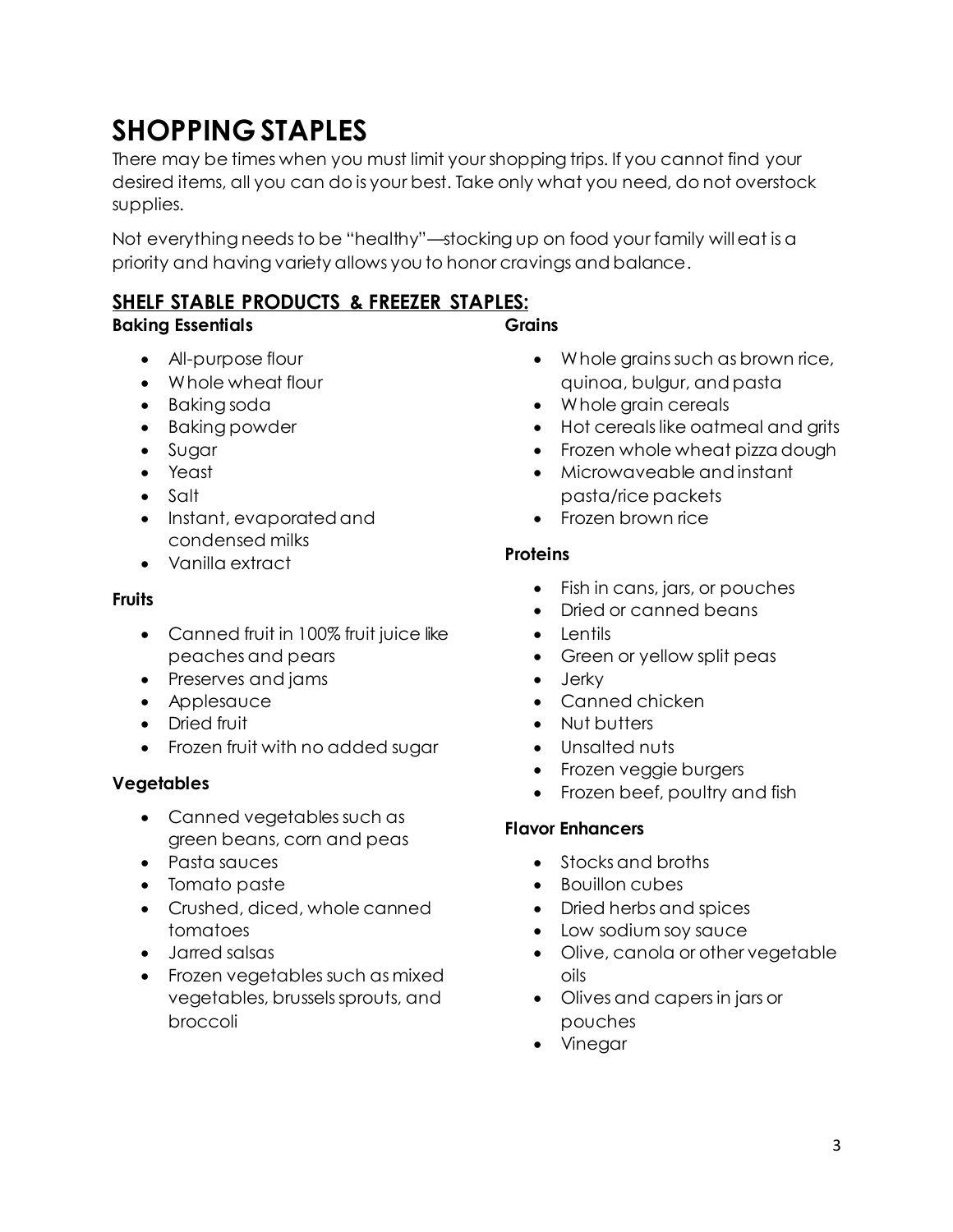### <span id="page-3-0"></span>**PERISHABLES:**

#### **Produce**

- Fresh fruit (apples and citrus fruits last a long time)
- Fresh vegetables (cauliflower, brussels sprouts, broccoli, bell peppers, carrots, and celery last a long time)
- Bags of salad greens
- Onions
- Garlic
- Potatoes

### **Bakery**

- Tortillas
- Bread (opt for >3 grams fiber/slice)

### **Meat, Fish & Poultry**

- Lean ground beef (90/10)
- Chicken breasts, tenders, or thighs
- Fish
- Beef and/or pork roast
- Pork loin
- Luncheon meat

### **Eggs & Dairy Case**

- Whole eggs
- Milk (ultra-high temperature processed milk, labeled as UHT, has a longer shelf life in your fridge. Examples of USA brands include Fairlife, Lactaid and Horizon Organic.
- Unsalted butter
- Yogurt
- Blocks and shredded bags of cheese

### **Meat Alternatives**

- Tofu
- Seitan
- Tempeh
- Packaged or fresh jackfruit
- Mushrooms
- Milk alternatives

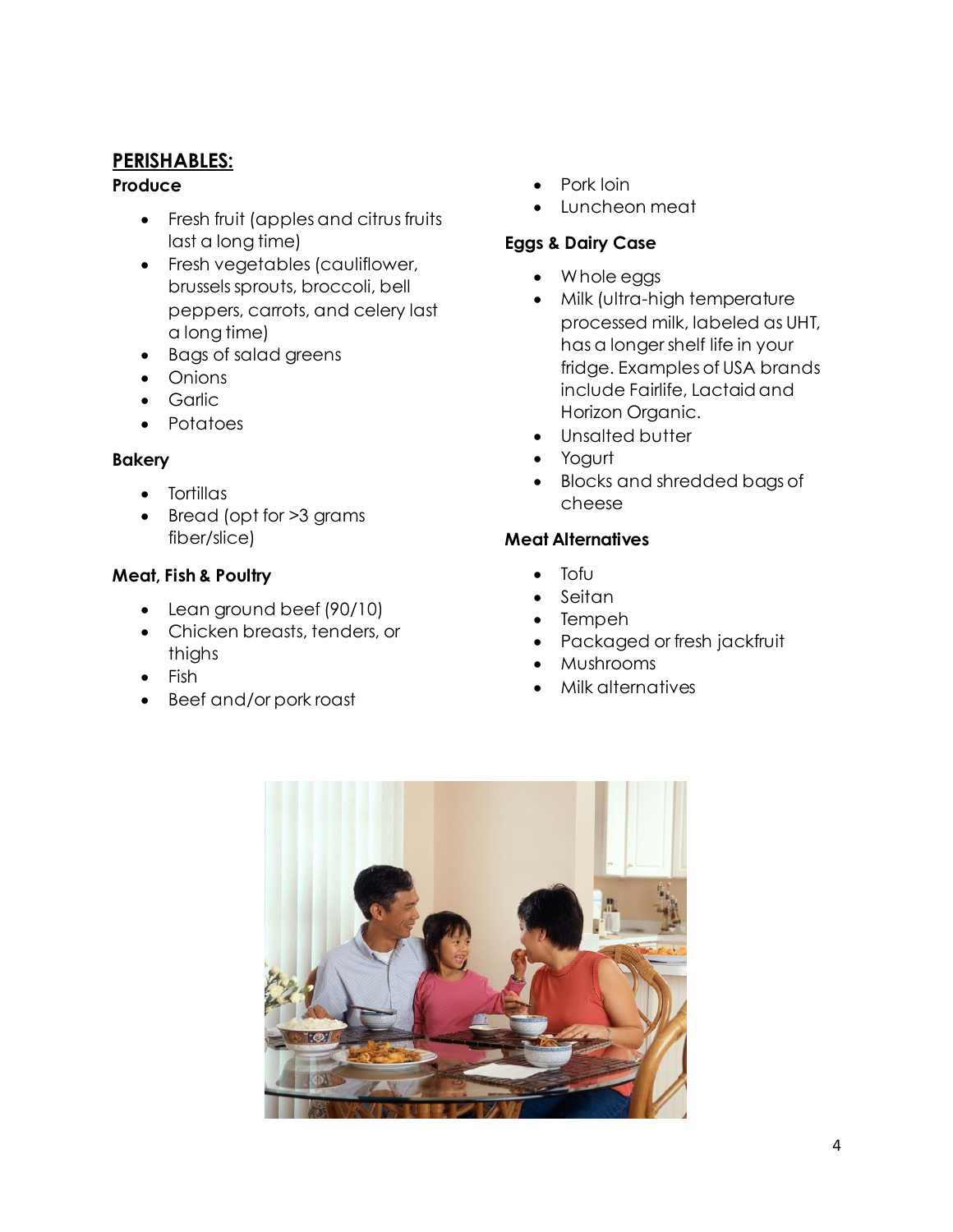## <span id="page-4-0"></span>**MEAL PREP GUIDANCE**

### <span id="page-4-1"></span>**FOLLOW MYPLATE:**

Use MyPlate as your guide for building healthful meals. MyPlate is appropriate for the entire family and builds lifelong eating habits. For more, visi[t www.ChooseMyPlate.gov](http://www.choosemyplate.gov/).

- **Make ½ your plate fruits and veggies**—these are packed with fiber and nutrients.
- **Make ¼ your plate grains or starches**—opt to make half your grains whole. Whole grains have more fiber, iron and B vitamins.
- **Make ¼ your plate lean protein or meat alternative**—protein keeps your body satisfied and helps maintain lean muscle.
- **Include a serving of low fat or non-fat dairy or soymilk alternative—these foods give your body** bone building calcium and vitamin D.

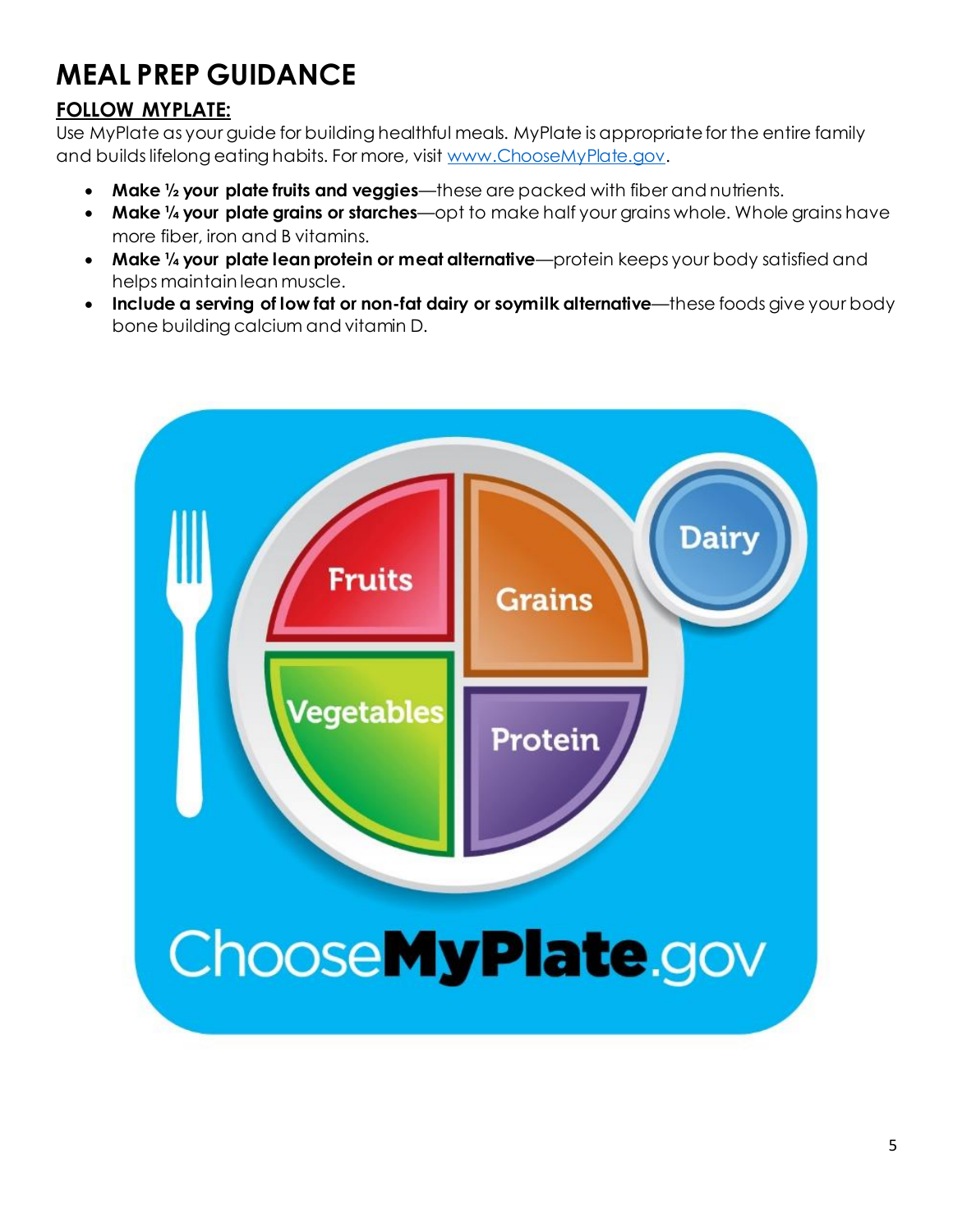### <span id="page-5-0"></span>**SNACK ATTACK PREPARDNESS**

Honor your hunger during the mid-day slumps. To best curb your hunger until the next meal, focus on combining a carbohydrate and protein.

| <b>CATEGORY 1</b><br><b>Carbohydrates</b>                                                                                | <b>CATEGORY 2</b><br><b>Carbohydrates</b>                                                                                 | <b>CATEGORY 3</b><br><b>Carbohydrates</b>                                                                    | <b>CATEGORY 4</b><br>Protein                                                                                 | <b>CATEGORY 5</b><br>Fat                                                                            |
|--------------------------------------------------------------------------------------------------------------------------|---------------------------------------------------------------------------------------------------------------------------|--------------------------------------------------------------------------------------------------------------|--------------------------------------------------------------------------------------------------------------|-----------------------------------------------------------------------------------------------------|
| (Grains)<br><b>Bread</b><br>Cereal<br><b>Crackers</b><br>Graham crackers<br>Granola<br>Pita chips<br>Popcorn<br>Tortilla | (Fruits)<br>Apple<br>Applesauce<br><b>Banana</b><br><b>Berries</b><br>Dried fruit<br>Grapefruit<br><b>Grapes</b><br>Mango | (Vegetables)<br><b>Bell pepper</b><br>Carrots<br>Celery<br>Cucumber<br>Squash<br><b>Tomatoes</b><br>Zucchini | Cheese<br>Cottage cheese<br>Deli meat<br>Edamame<br>Hard-boiled egg<br><b>Jerky</b><br><b>Milk</b><br>Yogurt | Nut butter<br>Hummus<br><b>Nutella</b><br><b>Nuts</b><br>Seeds<br>Avocado<br>Guacamole<br>Ranch dip |
| Tortilla chips                                                                                                           | <b>Peaches</b><br>Pineapple                                                                                               |                                                                                                              |                                                                                                              |                                                                                                     |

Using the chart below, **select 1-2 carbohydrates + 1 protein or 1 fat.** 

#### **Snack Examples:**

- Crackers and cheese stick
- Popcorn and almonds
- Pita chips, veggie sticks and hummus
- Tortilla roll-up with sliced tomato and turkey
- Granola topped with berries and yogurt
- Peach cup and jerky
- Cottage cheese with grapes
- Whole grain bread with sliced banana and Nutella
- Tortilla chips with guacamole
- Fruit smoothie with soymilk

### <span id="page-5-1"></span>**PLAN FOR THE WEEK:**

Write a menu for the week. What will you do for breakfast, lunch, dinner and snacks? Getting ahead of this allows you to form a game plan, prioritizing perishable items, recognizing when you can freeze leftovers, or re-inventing previously cooked food for something new and exciting. Maybe you want to support a local restaurant? Be sure to jot that down as well.

*Involve your children in the meal planning process!* Studies show that when kids participate, they're more likely to be engaged at mealtime.

Use the next page as a template for meal planning. As you fill in the template, make a list of what you have on-hand versus what you will need to buy.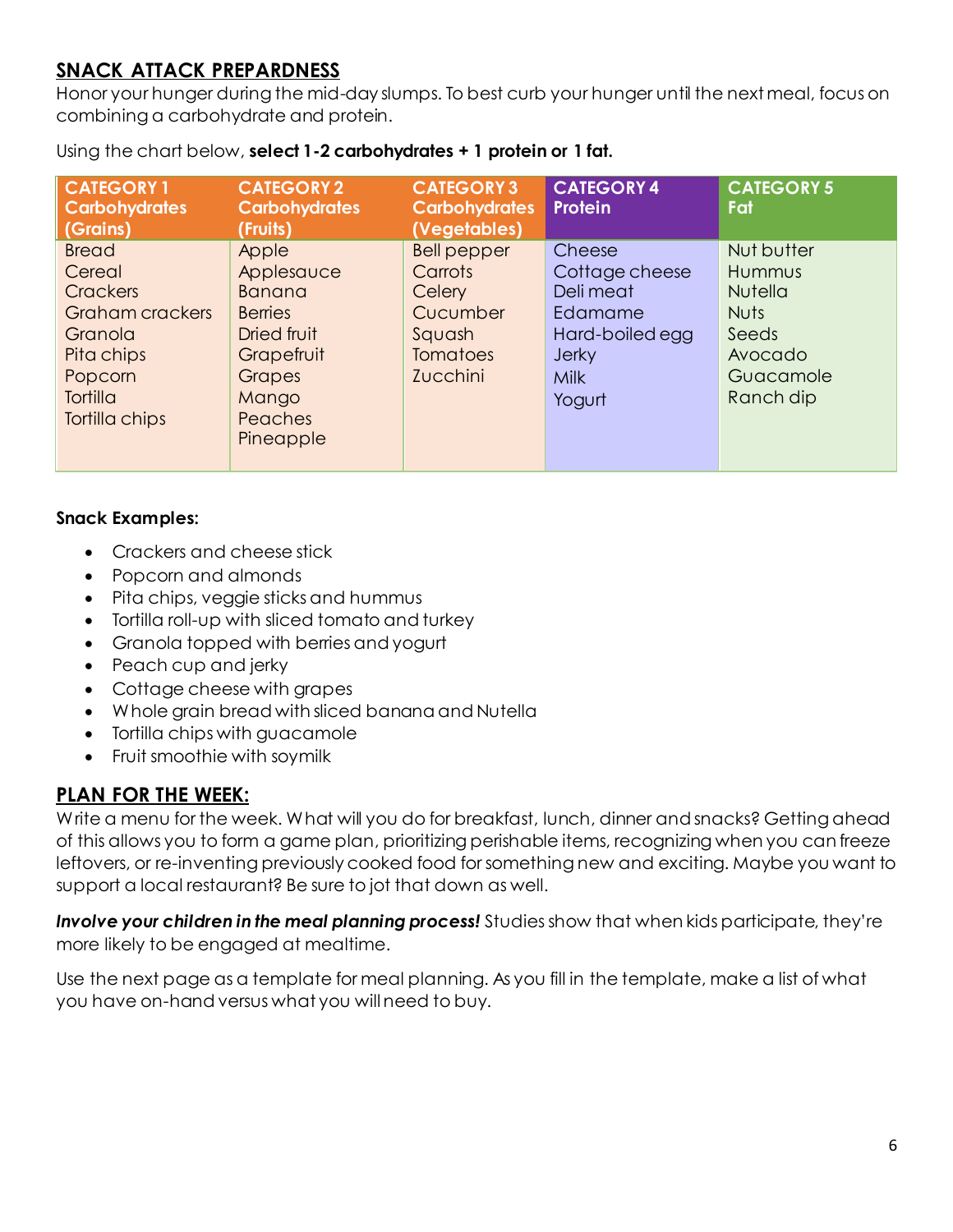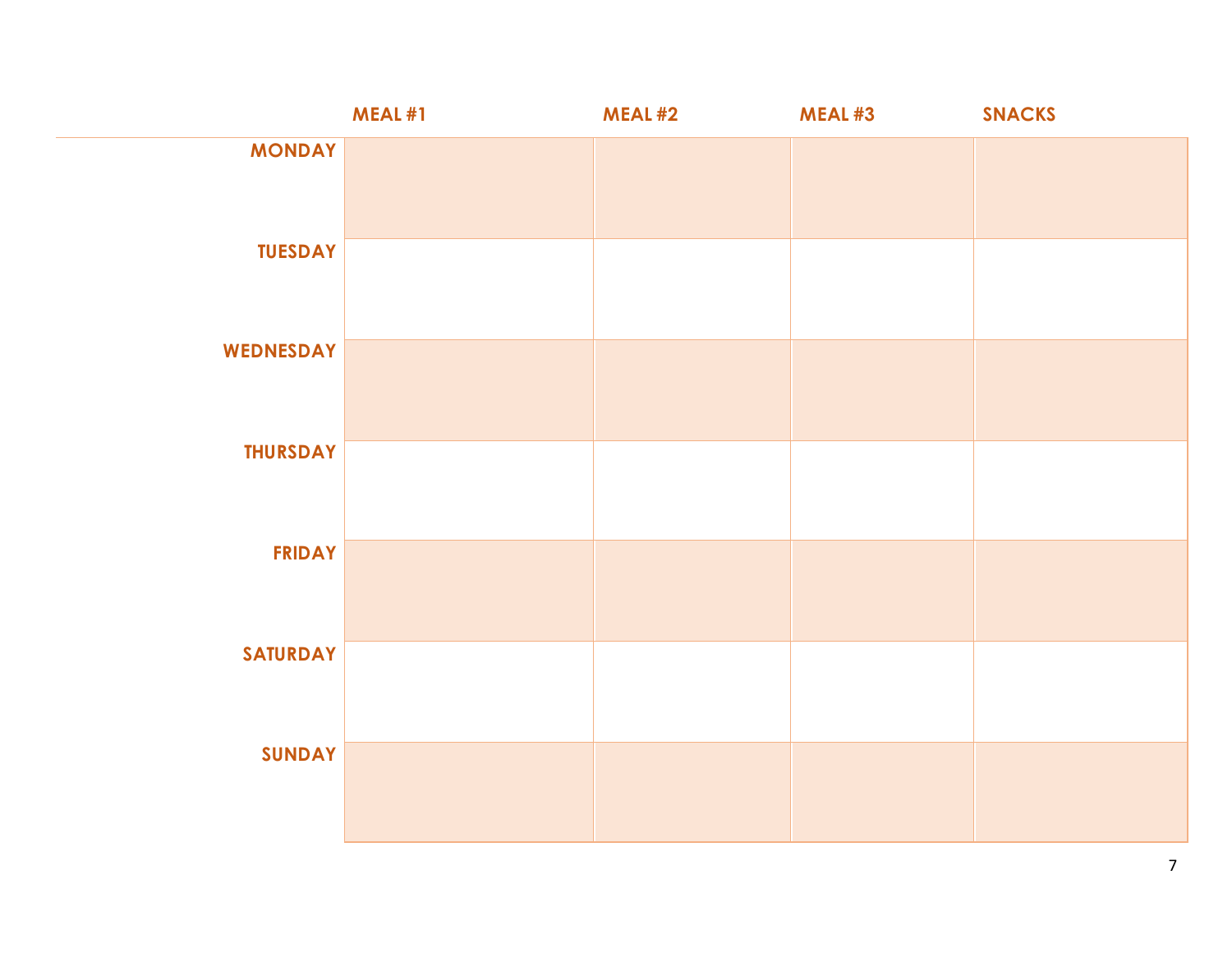## <span id="page-7-0"></span>**KIDS IN THE KITCHEN**

Involving your children in the kitchen builds lifelong habits. Even at a young age, kids can safely be your sous chefs!

### <span id="page-7-1"></span>**5 STEPS TO A KID-FRIENDLY KITCHEN:**

- **1. Plan ahead**. Pull out kid friendly kitchen tools like rubber spatulas, stepping stools and mixing bowls.
- **2. Assign age appropriate tasks**:
	- Ages 2-5: Pouring, stirring, tasting
	- Ages 5-10: Choosing recipes, setting timers, measuring ingredients, grating and peeling
	- Ages 11+: Browning meats, sautéing veggies, chopping ingredients (with supervision)
- **3. Stay safe.** Establish food safety rules like frequent hand washing, never put fingers in mouth, don't taste raw cookie doughs.
- **4. Talk nutrition (and science).** Cooking and baking together is the perfect time to talk about nutrients in food, how it's grown, and where it comes from. You can even make it a science experiment and discuss practical applications for reading, math, and food chemistry.
- **5. Encourage new foods and flavors.** Even the pickiest of eaters are more enticed to try foods they prepared.

![](_page_7_Picture_11.jpeg)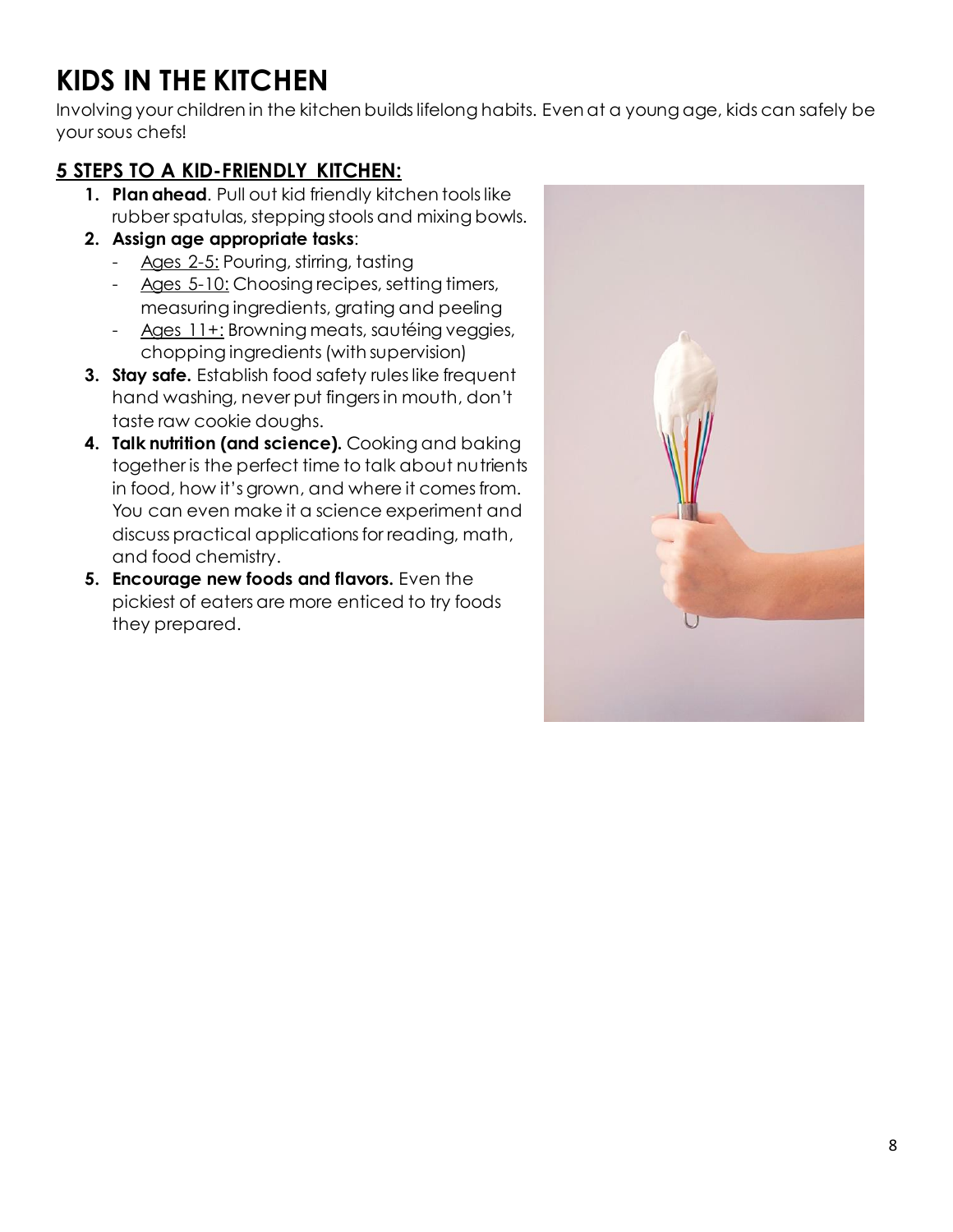## <span id="page-8-0"></span>**IMMUNE-BOOSTING FOODS**

Unfortunately, there is no diet that can fully prevent or cure COVID-19. Instead, focus on staying healthy. Even if you are not high-risk, it's important to maintain a healthy and active lifestyle. There are foods that have the potential to strengthen your immune system. Here are some nutrients to focus on:

- **Protein:** promotes healing + recovery
	- o Sources**:** lean meat, seafood, poultry, eggs, beans, plant-based products and unsalted nuts and seeds.
- **Vitamin A:** supports healthy skin + tissues
	- o Sources: sweet potatoes, carrots, broccoli, spinach, red bell peppers, apricots, eggs or foods labeled "vitamin A fortified", such as some milks and cereals.
- **Vitamin C:** helps protect + defend
	- o Sources: oranges, tangerines, grapefruit, red bell pepper, strawberries, papaya, tomato juice, and foods fortified with vitamin C, such as some cereals.
- **Vitamin E:** may neutralize free radicals
	- o Sources: fortified cereals, sunflower seeds, almonds, vegetable oils, hazelnuts, and peanut butter.
- **Zinc:** encourages healing
	- o Sources: lean meat, poultry, seafood, milk, whole grain products, beans, seeds and nuts.

![](_page_8_Picture_12.jpeg)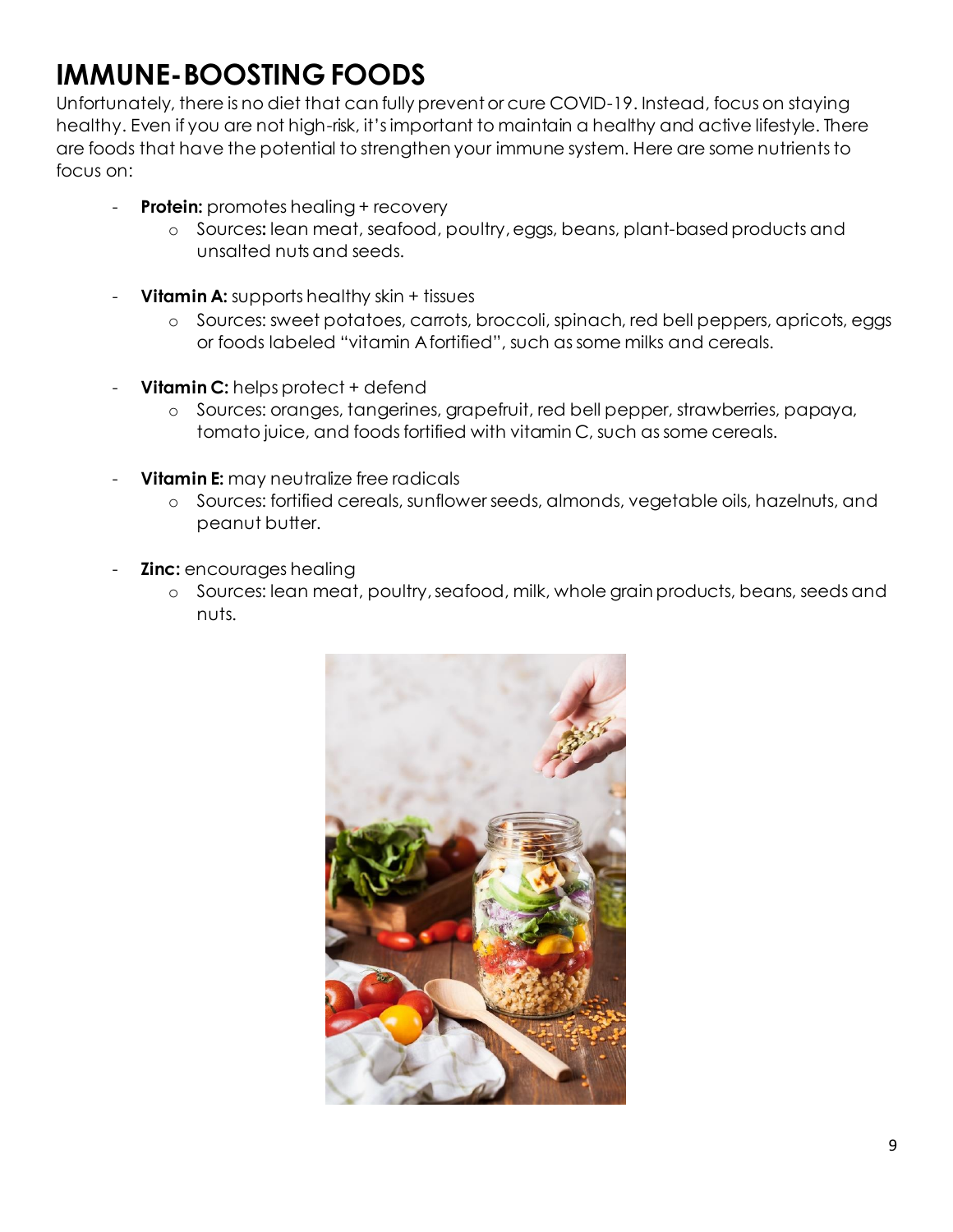## <span id="page-9-0"></span>**FULL BODY WELLNESS APPS**

Health doesn't start and end with a good diet. Full body health is important for maintaining a good immune system. Here are some dietitian-recommended apps to get you started. Always reach out to a healthcare professional should you need medical help.

| <b>Fitness</b>   | <b>Charity Miles</b>                               |  |  |
|------------------|----------------------------------------------------|--|--|
|                  | Daily Yoga                                         |  |  |
|                  | <b>Fitbit Coach</b>                                |  |  |
|                  | FitOn                                              |  |  |
|                  | Glo                                                |  |  |
|                  |                                                    |  |  |
|                  | MapMyRun                                           |  |  |
|                  | Nike Fit Club                                      |  |  |
|                  | Strava                                             |  |  |
| <b>Mental</b>    | Calm<br>$\blacksquare$                             |  |  |
| <b>Health</b>    | Daylight                                           |  |  |
|                  | Headspace                                          |  |  |
|                  | Previdence                                         |  |  |
|                  | Relax and Sleep Well with Glenn Harold             |  |  |
|                  | Sanvello                                           |  |  |
|                  | Sleepio                                            |  |  |
|                  | Take a Break! Guided Meditations for Stress Relief |  |  |
|                  |                                                    |  |  |
| Food &           | Fooducate<br>$\sim$                                |  |  |
| <b>Nutrition</b> | Harvest                                            |  |  |
|                  | MyFitnessPal                                       |  |  |
|                  | Rise Up                                            |  |  |
|                  | Seafood Watch                                      |  |  |
|                  | Waterlogged                                        |  |  |
|                  | Yummly<br>$\blacksquare$                           |  |  |
| <b>Physical</b>  | Amwell: Doctor Visits 24/7<br>$\equiv$             |  |  |
|                  | HealthAdvocate                                     |  |  |
| <b>Health</b>    | Lemonaid: Same Day Online Care                     |  |  |
|                  | <b>MD Live</b>                                     |  |  |
|                  | Teladoc                                            |  |  |
|                  |                                                    |  |  |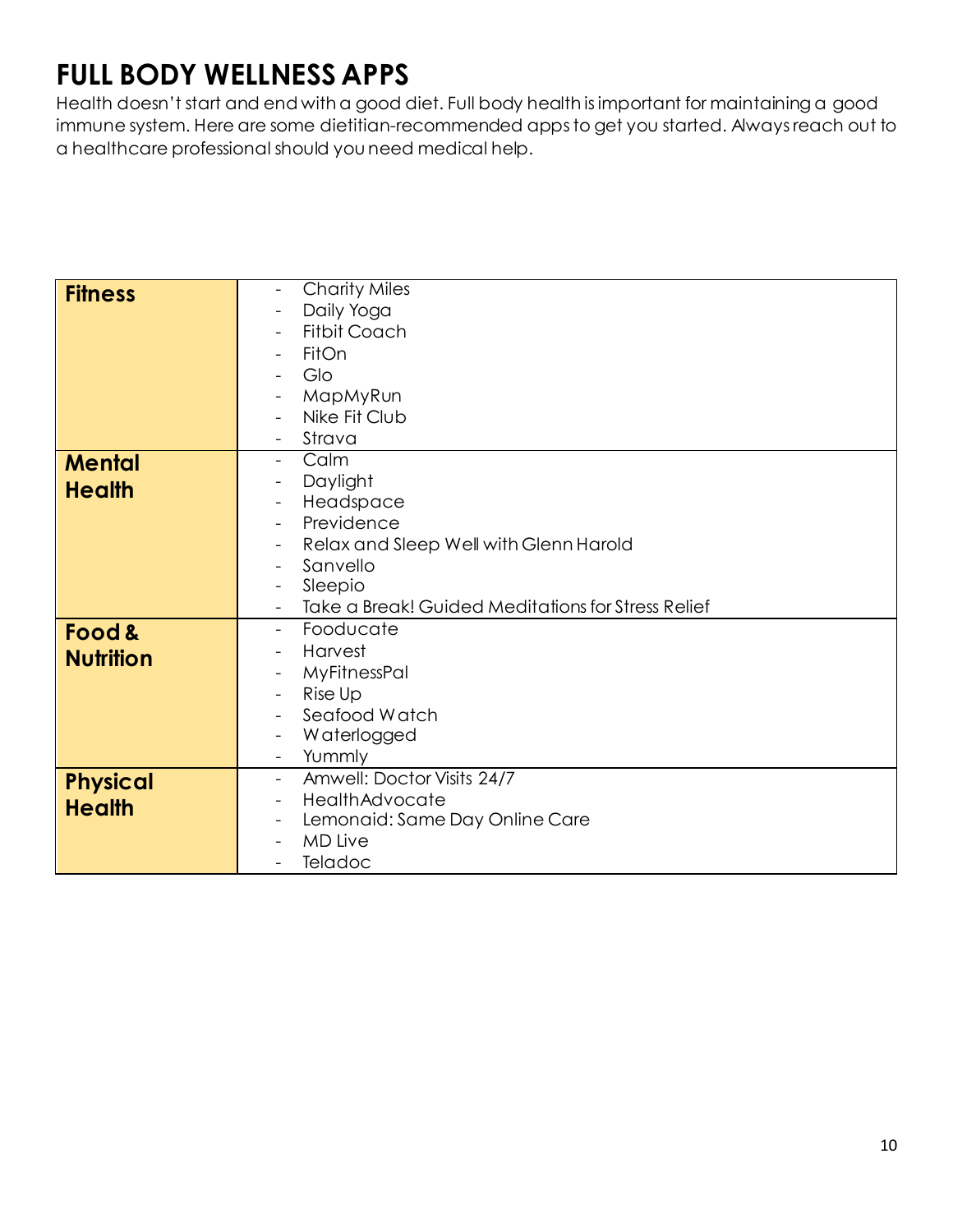## <span id="page-10-0"></span>**STAYING ACTIVE AT HOME**

Make physical activity a daily priority in your home. Aim for being active most days of the week. Set small, realistic goals and build on your plan as you progress in your exercise journey,

### <span id="page-10-1"></span>**THE KEYS TO STAYING ACTIVE:**

- **Variety**—find activities that you and your family enjoy doing. Switch things up to target new muscle groups.
- **Moderation**—adults need at least 30 minutes of physical activity, teens and adolescents need at least 60 minutes each day.
- **Balance**—make it a goal to go between different types of activities like strengthening, cardio, balance and flexibility.

![](_page_10_Picture_6.jpeg)

### <span id="page-10-2"></span>**10 WAYS TO ENCOURAGE ACTIVITY:**

- **1.** After long periods of screen time, add a 10-minute stretch or play break.
- **2.** Set aside time each day to play and explore as a family. This could be as simple as a walk around the neighborhood or tossing a ball in the backyard.
- **3.** Challenge yourself with a new physical activity.
- **4.** Set up an obstacle course in the house or yard. Use chairs to crawl under, laundry baskets to hop over, and space to run.
- **5.** Have a dance party in the living room.
- **6.** Plant a garden. Even kids can help water plants, pull weeds, and plant new flowers and seedlings.
- **7.** Give kids toys that encourage exercise like hula hoops, balls, jump rope and frisbees.
- **8.** Hike a state park in your area. Make sure to keep at least 6 feet away from other park goers. Check for openings/closures online before you hit the trail.
- **9.** Join virtual classes. Many websites are offering free or reduced member pricing.
- **10.**Walk or bike to the grocery store. Not only can you stock up on essentials, but you'll only be able to take what you can carry home.

### <span id="page-10-3"></span>**FUEL YOUR ACTIVITY:**

- Drink plenty of water and other hydrating fluids throughout the day
- For activities >1 hour, it's important to encourage hydration while boosting your energy levels to stay focused. You can do this by either:
	- o Filling your water bottle with 50/50 ratio of 100% fruit juice and water
	- o Packing a sports drink like Gatorade, Powerade and All Sport
- Snack before or after activity with easily portable foods like cheese and crackers, peanut butter and jelly sandwiches or pre-packaged bars like KIND, Clif and Lara bars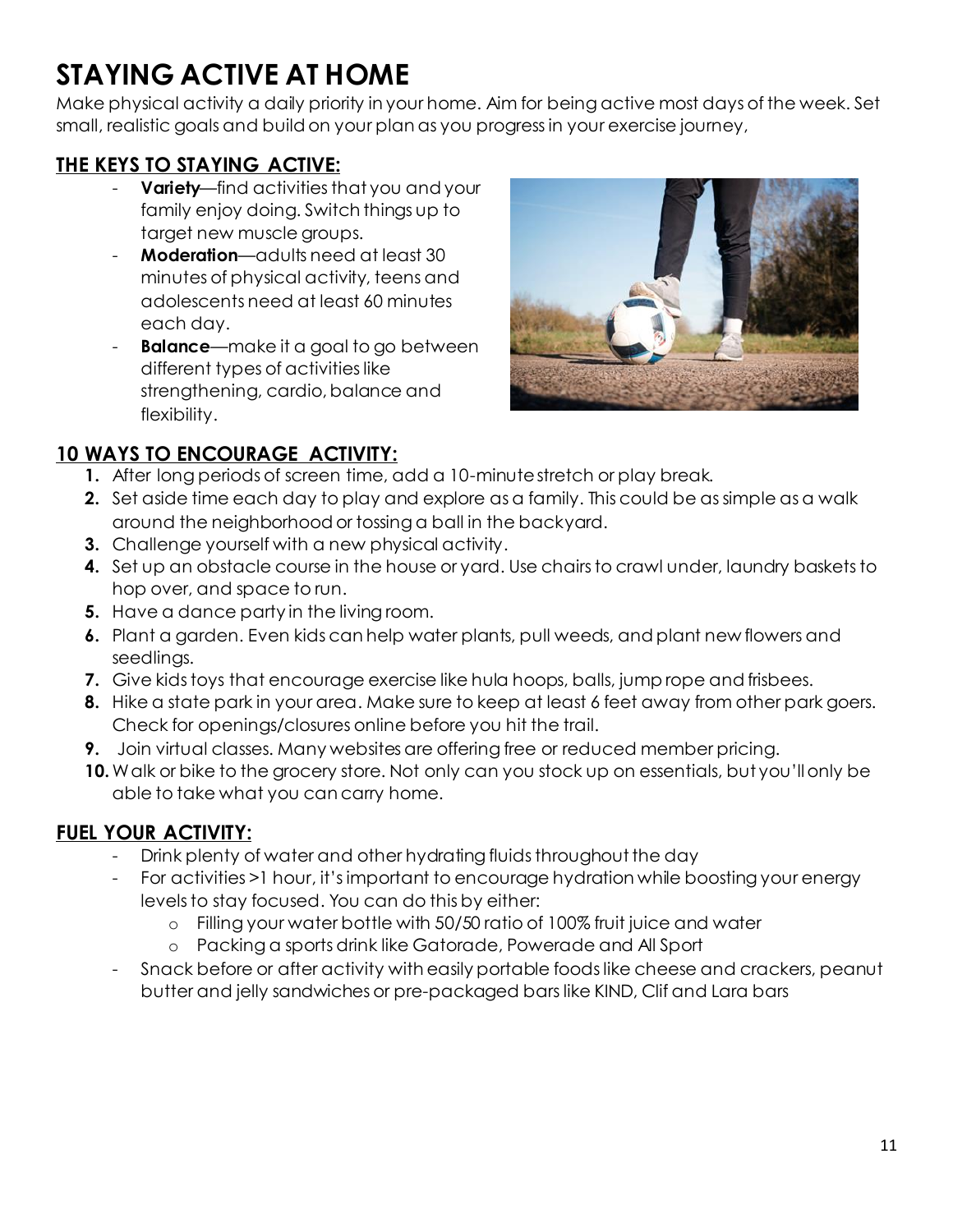## <span id="page-11-0"></span>**NUTRITIOUS RECIPES | Source: Eurest**

Our dietitian has selected easy, family-friendly recipes to prepare at home that take less than 30 minutes to cook and fit a variety of dietary needs. Note the food groups provided below each recipe name and **reference MyPlate on page 5 to build a complete meal**.

**Fruit=Red | Green=Vegetables | Purple=Protein |Orange= Grain | Blue=Dairy**

### <span id="page-11-1"></span>**BREAKFAST**

**Avocado Chorizo Black Bean Toast (protein | grain)**

**Yield:** 4 servings

**Cook Time:** 5 minutes

### **Ingredients:**

- 4 slices multigrain bread
- <sup>1</sup>/<sub>2</sub> cup avocado, mashed
- 1/8 tsp salt
- 2 tsp lemon or lime juice
- 2 oz chorizo sausage, crumbled
- 1/8 cup black beans, canned, drained and rinsed
- 2 tsp cilantro, diced

### **Instructions:**

- In bowl mash together avocado, salt and lemon or lime juice and stir to combine.
- In sauté pan cook chorizo until done, add beans and heat through.
- Toast bread until golden brown.
- On each slice of bread place 2 tbsp mashed avocado, top with 2 tbsp chorizo bean mixture, and garnish with ½ tsp cilantro. Optional top with a sprinkle of cotija cheese or pepitas (pumpkin seeds).

**Nutrition Tip:** Make this vegetarian but keep the satisfying protein power! You can replace the chorizo with eggs or serve with a glass of milk/milk alternative.

**Nutrition Info (per toast piece):** 255 calories, 11 g fat, 3 g saturated fat, 425 mg sodium, 34 g carbohydrate, 4.6 g fiber, 8 g protein

### **Orange and Banana Oatmeal Parfait (fruit | grain)**

**Yield:** 4 servings

**Cook Time:** 20 minutes

- $-4\frac{1}{2}$  cups water
- 1 1/2 cups quick oatmeal
- <sup>1/2</sup> cup vanilla yogurt
- $-$  1  $\frac{1}{2}$  Tbsp honey
- 1 ea banana, sliced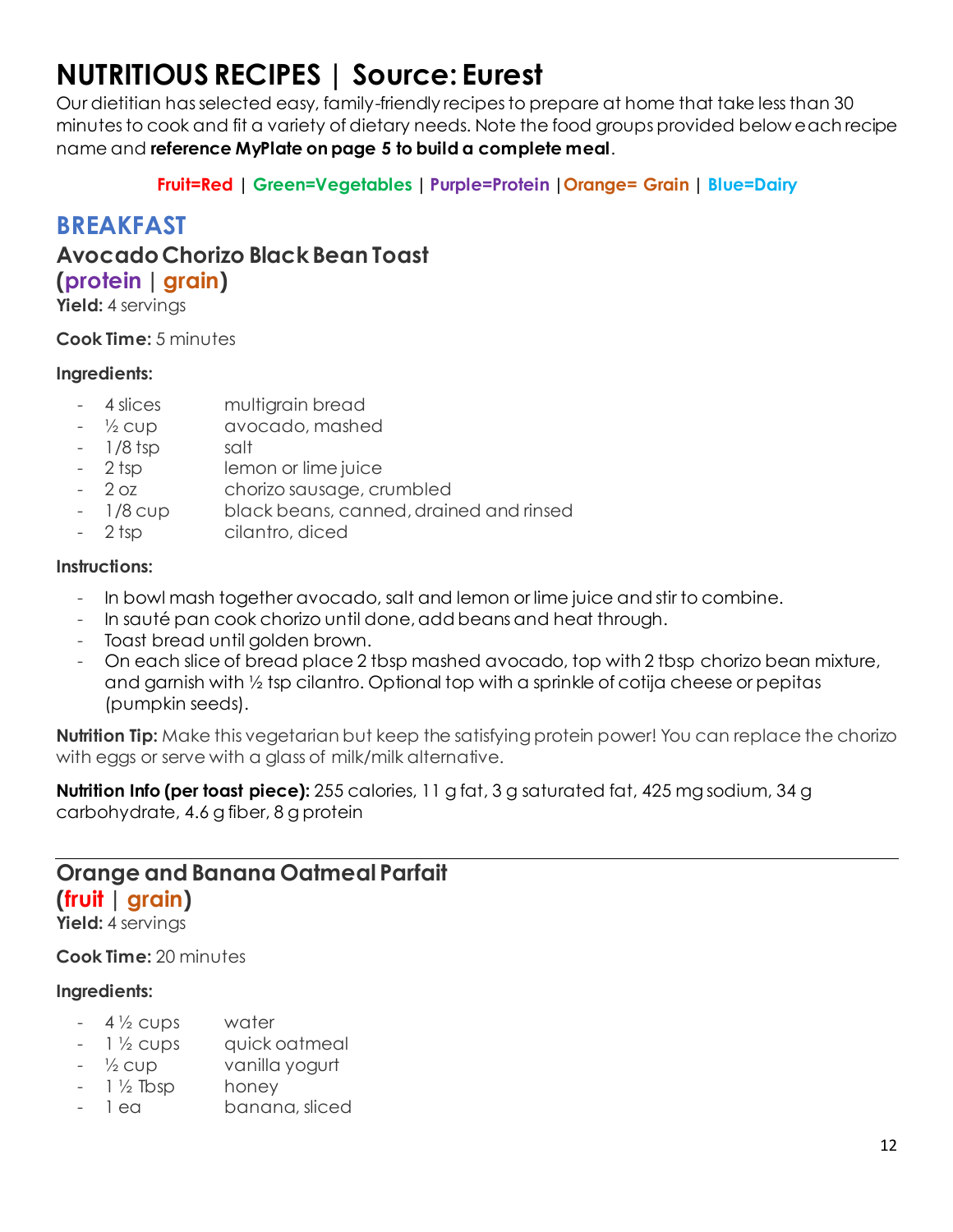- 2 ea cranges, peeled
- 4 tsp orange zest

- In a medium saucepan, bring water to rapid boil. Slowly pour oatmeal into boiling water, stirring constantly.
- Return to a boil. Reduce heat and simmer for 8-10 minutes. Remove from heat and let cool.
- Mix the oatmeal, yogurt and honey together.
- Chop the orange into small pieces.
- Divide the mixture into 4 bowls or jars.
- Top each parfait with 1/4 each of banana, 1/2 orange and 1 tsp orange zest. Serve cold.

**Chef's Tip:** Substitute fresh oranges for canned citrus segments (or your favorite fresh/fresh/canned fruit of choice).

**Nutrition info (per parfait):** 145 cal, 2 g fat, 30 g carbs, 3 g fiber, 35 mg sodium, 3 g protein

## **Whole Wheat Apple Pancakes**

### **(fruit | grain)**

**Yield:** 8 pancakes

**Cook time:** 20 minutes

### **Ingredients:**

- $\frac{3}{4}$  cup, 1 Tbsp, 1 tsp whole wheat flour
- 1 1/4 tsp baking powder
- 
- $\frac{1}{4}$  tsp salt - 1 T, 1 tsp honey
- 2/3 cup skim milk
- $\frac{1}{4}$  tsp vanilla extract
- $\frac{3}{4}$  ea egg
- 2 tsp unsalted butter, melted
- 1 ¼ cup apples, peeled, cored, diced

### **Instructions:**

- In a mixing bowl, whisk together the flour, baking powder, and salt.
- In a separate bowl, whisk together the honey, milk, vanilla, and egg.
- Preheat a nonstick griddle over medium heat.
- Whisk the wet ingredients into the dry. Stir in the melted butter. The batter should be thick and smooth.
- Fold in the apples.
- Spoon the batter onto the griddle 1/4 cup at a time and cook the pancakes until set and thoroughly bubbly, about 3 minutes. Flip each pancake with a spatula and cook until golden brown, about 2 more minutes
- Serve 2 pancakes with desired toppings.

**Chef's Tip:** Get your kids involved in your morning pancake routine. Delegate whisking and stirring ingredients together. Children can even help flip pancakes with supervision. Use this as a time to teach them about batter consistency and when to know when the pancakes are ready for flipping.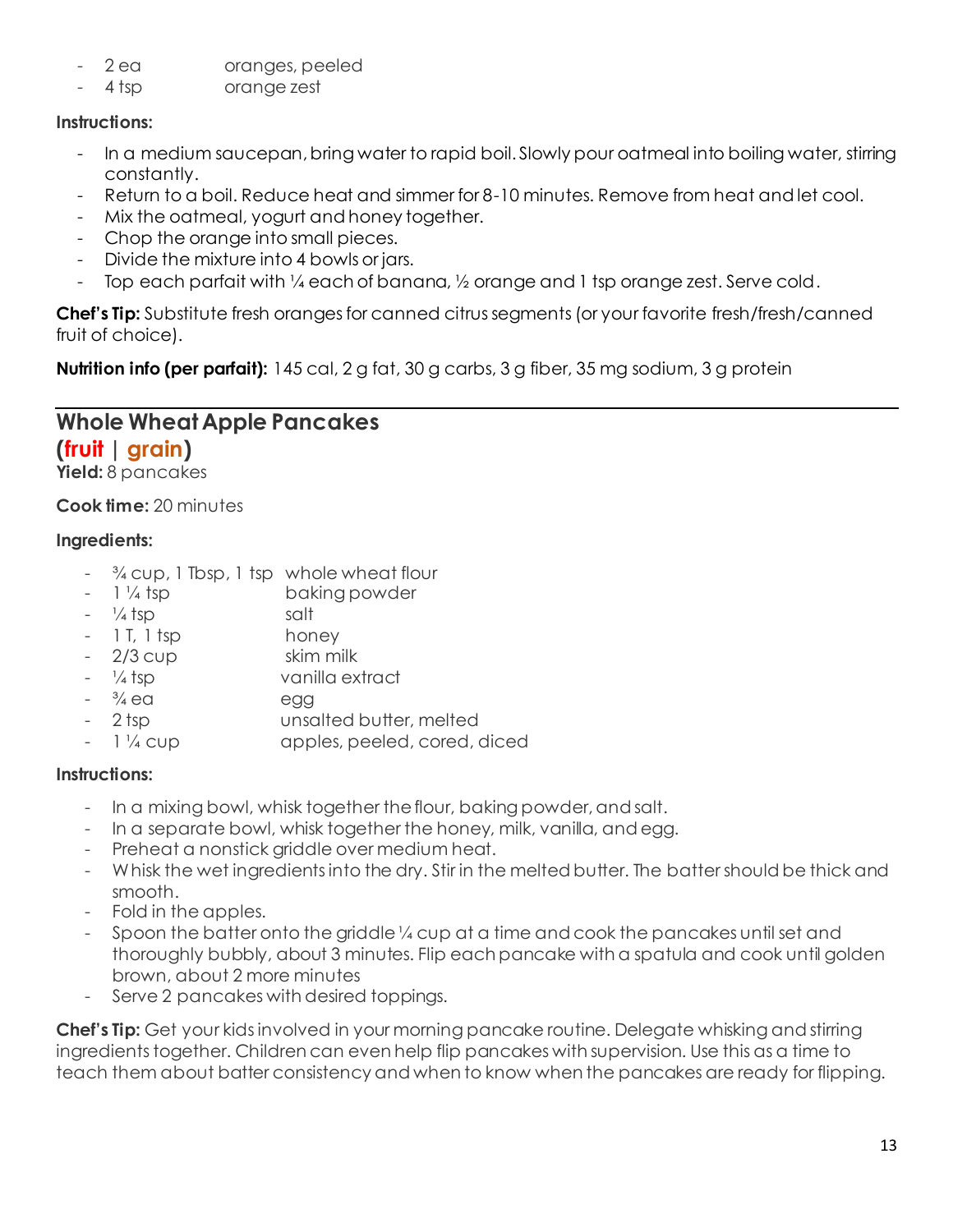## **Blueberry, Chia and Almond Pudding**

**(fruit | grain | dairy)**

**Yield:** 4 Servings

**Cook Time:** 10 Minutes (6 hours overnight)

#### **Ingredients:**

- 4 Tbsp almonds, sliced, toasted
- 8 Tbsp chia Seeds
- 1 qt almond milk, unsweetened
- 2 Tbsp honey
- 4 Tbsp catmeal cereal, quick, dry
- 1 1/4 tsp cinnamon, ground
- 2 cups blueberries, fresh (can sub other fresh berries as well)
- 4 leaves mint, fresh

#### **Instructions:**

- Rinse uncut produce in fresh water. Preheat oven to 250F. Spread sliced almonds on a cookie sheet or small metal baking dish. Bake for 3-4 minutes, checking almonds and shaking pan to stir almond until they just start to turn light brown. Cool.
- For 4 portions: in a bowl, combine almonds, chia seeds, almond milk, honey, oats, cinnamon and blueberries. Mix thoroughly. Cover bowl and place in refrigerator for at least 6 hours (overnight for best results.) Divide into 4 portions. Place each portion into a 16 oz container with a lid for on the go.
- For 1 portion: mix ingredients directly in a 16 oz Mason jar or plastic container, place the lid on, and refrigerate as above. Hold cold.
- To serve, garnish each portion with 1 mint leaf. Can drizzle 1-2 teaspoons of honey over each portion (optional)

**Chef's Tip:** You can substitute the almond milk for whatever dairy product your family prefers—even yogurt with a splash of milk works well in this recipe!

**Nutrition Info Per Serving:** 305 calories, 15 g fat, 37 g carbs, 14 g fiber, 167 mg sodium, 9 g protein

### <span id="page-13-0"></span>**LUNCH & DINNER**

### **Tuscan Turkey Slider on Whole Wheat Roll**

### **(vegetable| protein | grain | dairy)**

**Yield:** 4 Servings

**Cooking Time:** 5 Minutes

#### **Ingredients:**

2 tbsp light mayonnaise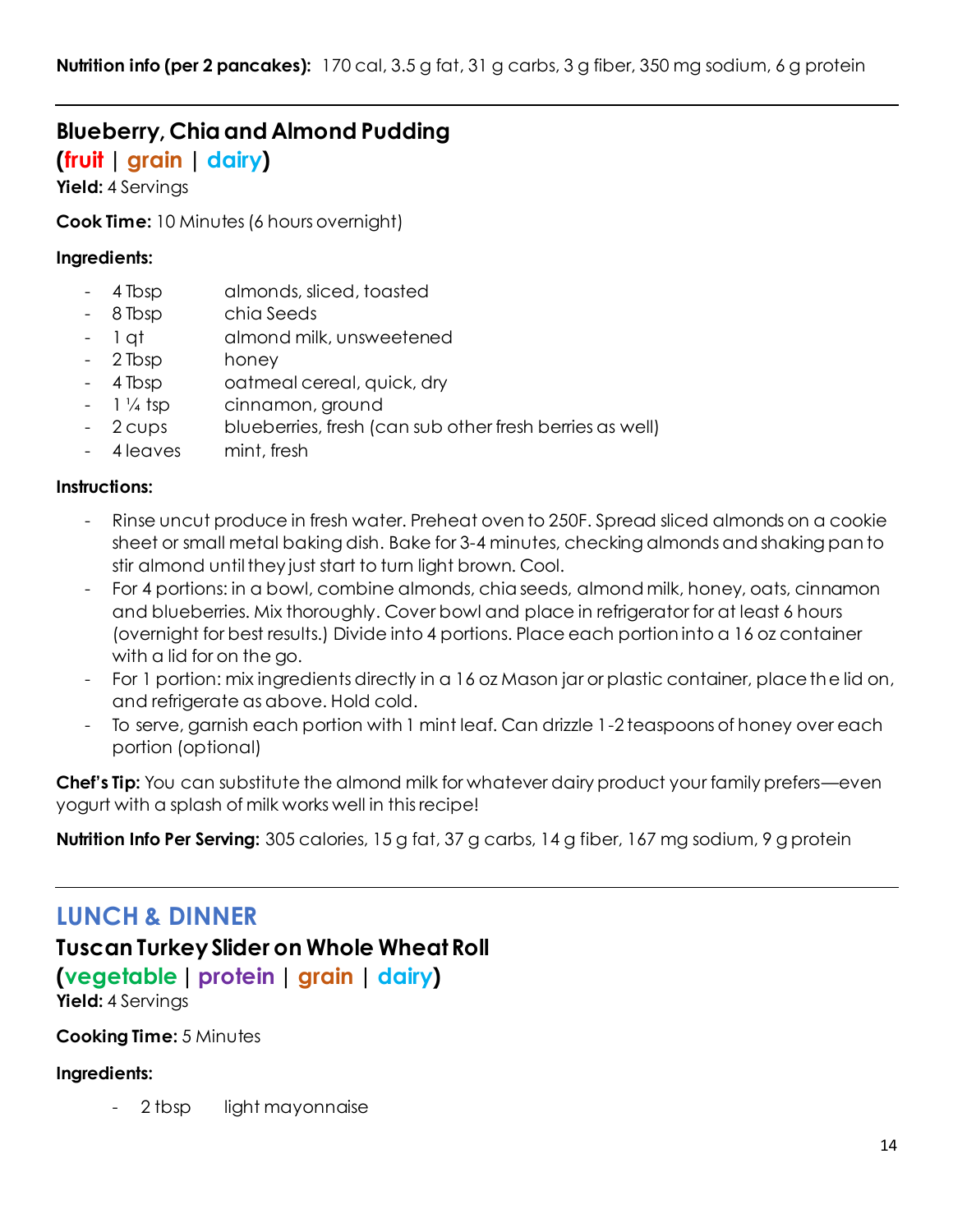- 2 oz roasted red peppers, jarred or canned, drained and diced
- 4 oz low sodium turkey
- 2 oz fresh baby spinach
- 1 oz mozzarella cheese, shredded or sliced
- 4 ea whole wheat dinner rolls or sandwich thins

- Combine mayonnaise and half the red peppers in a blender, blend until smooth.
- Assemble sliders: spread the top and bottom with red pepper mayonnaise, top with turkey, spinach, red peppers and mozzarella cheese.

**Nutrition Tip:** Complete your meal with delicious and balanced sides. Here are some ideas:

- Ants on a log (peanut butter, celery and raisins)
- Glass of milk or milk alternative
- Yogurt and fruit

**Nutrition Info (per slider):** 196 calories, 7 g fat, 2 g saturated fat, 436 mg sodium 24 g carbohydrates, 12 g protein, 4 g fiber

### **Chicken or Tuna Salad Lettuce Cups**

### **(vegetable| protein)**

**Yields:** 4 Servings

### **Cooking Time:** 5 minutes

#### **Ingredients:**

- 8 pieces Boston bibb lettuce
- 1 ½ cups cooked chicken breast, shredded or diced
- $\frac{1}{4}$  cup light mayonnaise or plain yogurt
- ¼ cup celery, diced
- $\frac{1}{4}$  tsp salt
- <sup>1/4</sup> tsp ground pepper
- 8 ea Roma tomatoes, thinly sliced

#### **Instructions:**

- Wash and dry lettuce leaves, then lay flat on plates.
- Assemble the chicken salad by mixing together chicken, mayonnaise, celery, salt and pepper.
- Assemble lettuce cups by spooning chicken salad and sliced tomato.

**Chef's Tip:** Jazz up your chicken or tuna salad. Here are some combinations we love:

- Chopped grapes and walnuts
- 1 tsp curry powder
- 1 tbsp siracha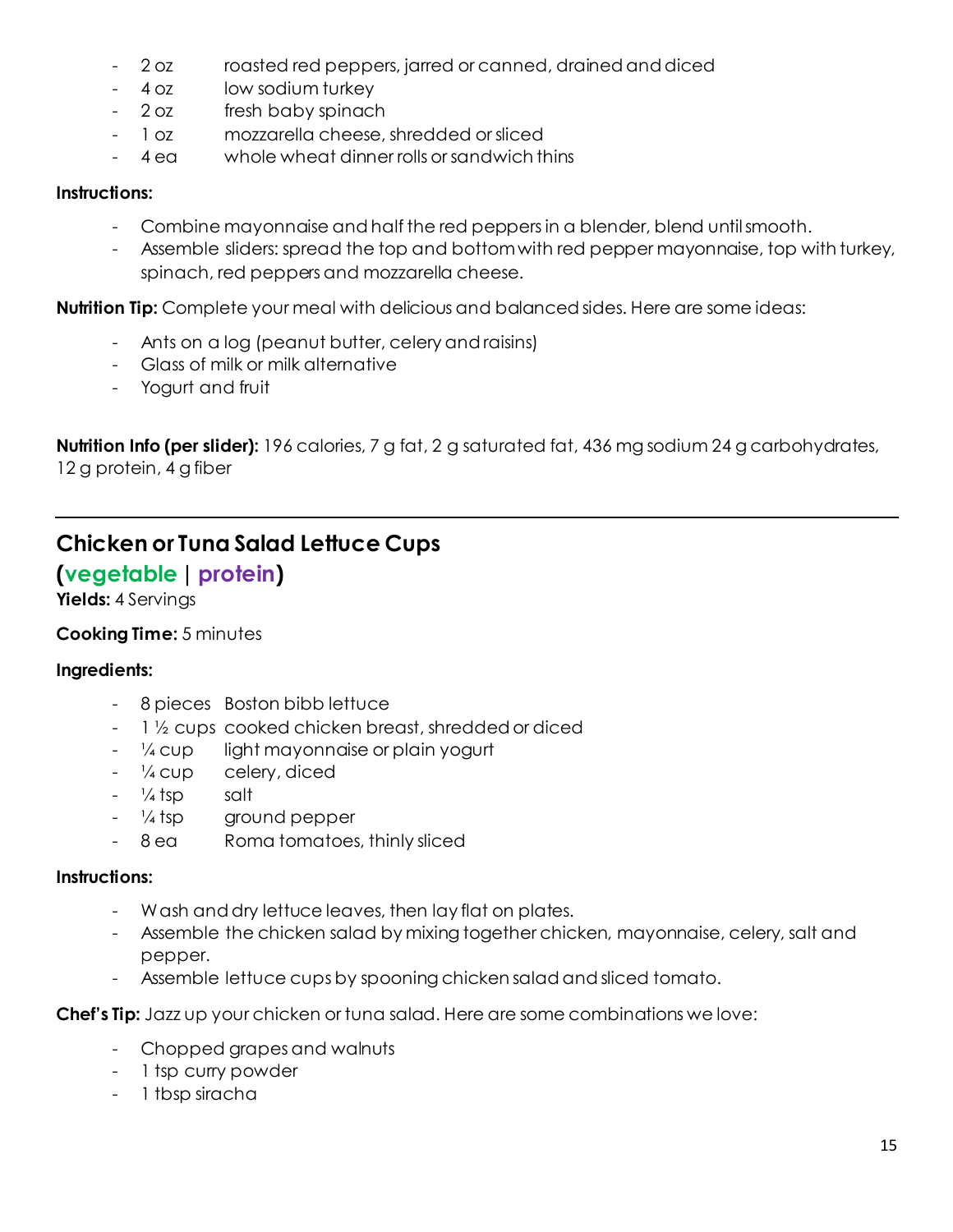### **Lemony Ground Turkey & Broccoli Rabe Rotini**

**(vegetable | protein | grain)**

**Yield:** 4 servings

**Cook Time:** 20 minutes

#### **Ingredients:**

- 2 cups dry rotini pasta
- 8 oz 85% lean ground turkey
- 2 Tbsp yellow onion, chopped
- 2 cloves garlic, peeled and chopped
- 1 tsp red chili flakes
- 4 cups broccoli rabe
- 1 tsp lemon zest
- 1 tbsp fresh lemon juice
- 1/4 cup parmesan cheese, shredded
- 1 Tbsp olive oil

#### **Instructions:**

- Cook pasta according to package directions. Drain and set aside.
- In a large sauté pan, heat oil and add ground turkey. Brown turkey then add onions, garlic and crushed red pepper. Once onions are translucent, approximately 2-3 minutes, add broccoli rabe. Continue cooking and stir until broccoli rabe wilts and becomes tender, about 5-7 minutes. Add reserved pasta and toss together, cooking until pasta is hot, about 3-5 minutes.
- Take off heat and add lemon zest, juice, and parmesan right before serving.

**Chef's Tip:** You can swap out the turkey for lean ground beef. Likewise, you can swap the broccoli rabe for frozen or fresh broccoli.

**Nutrition info (per 1 ½ cup serving):** 322 calories, 14 g fat, 3 g saturated fat, 133 mg sodium, 31 g carbohydrate, 19 g protein, 3 g fiber

### **Italian Sausage and Cauliflower Penne (vegetable| protein | grain)**

**Yield:** 4 servings

**Cook Time:** 30 minutes

- 1 head cauliflower, fresh
- 3 ea garlic cloves, fresh, minced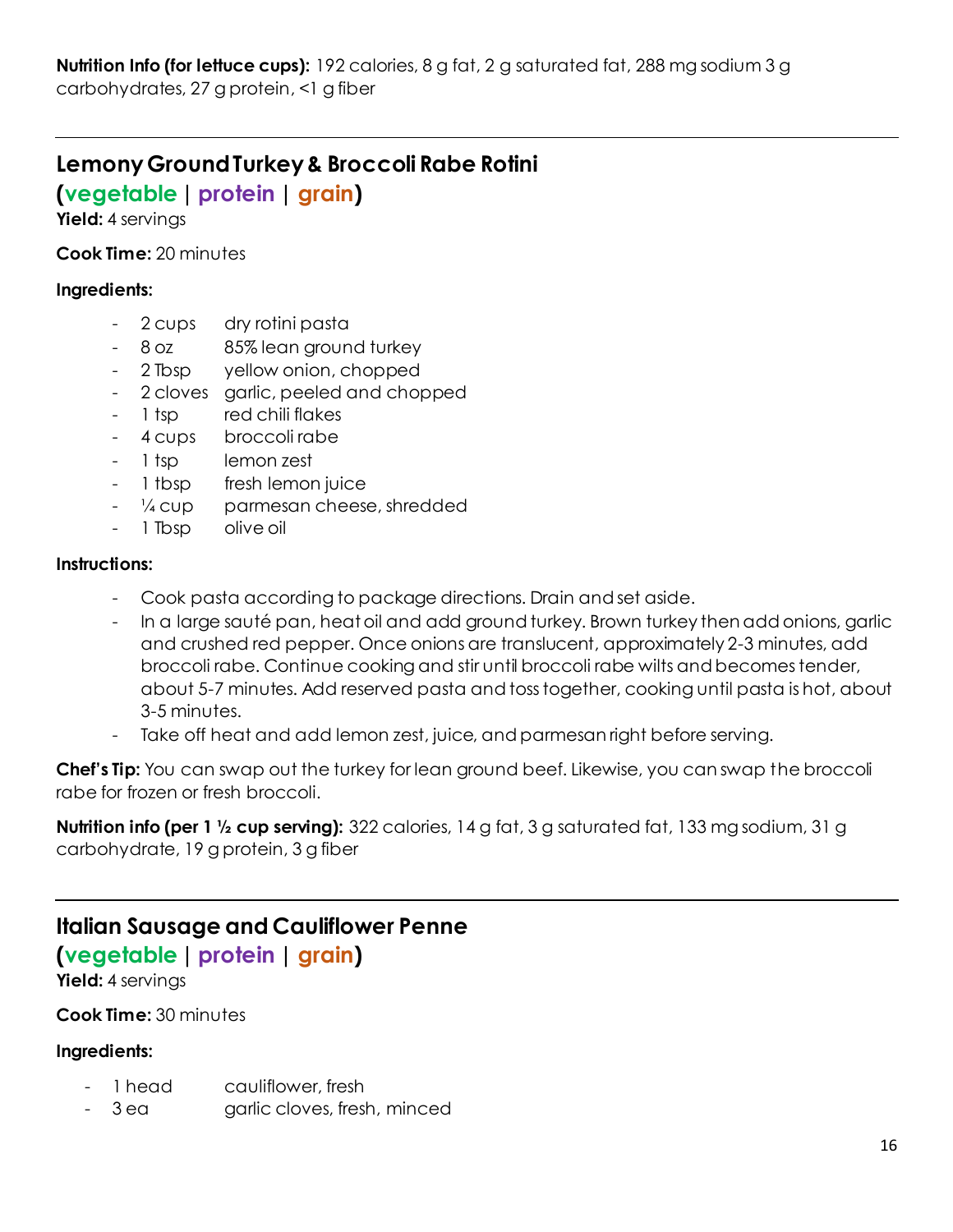- 1½ cups cherry tomatoes, fresh, halved
- ½ bunch basil, fresh
- 3 each oregano, fresh, sprig, chopped
- 15 oz tomatoes, crushed, canned, including liquids (no salt added)
- 12 oz penne rigate pasta, whole wheat, dry
- 1/4 tsp salt
- 2 ea Italian sausage or turkey sausage, raw (1/2 pound)
- 1/4 tsp crushed red pepper flakes
- 2 Tbsp olive oil
- 1 Tbsp red wine vinegar
- 1 cup basta water
- 1/4 tsp black pepper
- 4 Tbsp parmesan

- Rinse uncut produce in fresh water.
- Roughly chop the cauliflower including stalk.
- Mince the garlic, chop the oregano and tear basil.
- Cut the cherry tomatoes in half and set aside.
- Bring water and salt to a boil, add pasta and stir. Cook 7-8 minutes until al dente (firm to the bite). Reserve about a cup of the pasta water for later. Drain pasta and reserve.
- Heat one large sauté pan over high heat. Add 1 Tablespoon of oil, swirl pan to coat. Sear the sausage 3-5 minutes on each side. Remove from the pan and set aside. Once cooled, slice into bite-sized pieces.
- Add the garlic and cook 1-2 minutes until garlic begins to brown slightly, but not burn. Next, add the remaining oil and cauliflower pieces. Sauté for 2-3 minutes, then add the cherry tomato halves. Add the dried chilies, red wine vinegar and the crushed tomatoes including liquids. Turn the heat down and let simmer.
- Add the sausage back to the pan and cook for 3-5 minutes. Add the reserved pasta water. Salt and pepper to taste, only if needed.
- Toss the pasta into the sauce and coat thoroughly.
- Divide equally into four serving bowls or plates. With a vegetable peeler, shave a Tablespoon of fresh parmesan over each dish. Serve immediately.

**Nutrition Tip:** Choose a white fiber pasta. White fiber pasta tastes like regular pasta but has added protein and fiber… even the pickiest eaters won't tell!

**Nutrition Information (per 1 ½ cup serving):** 631 calories, 23 g fat, 7 g saturated fat, 610 mg sodium, 84 g carbohydrate, 16 g fiber, 28 g protein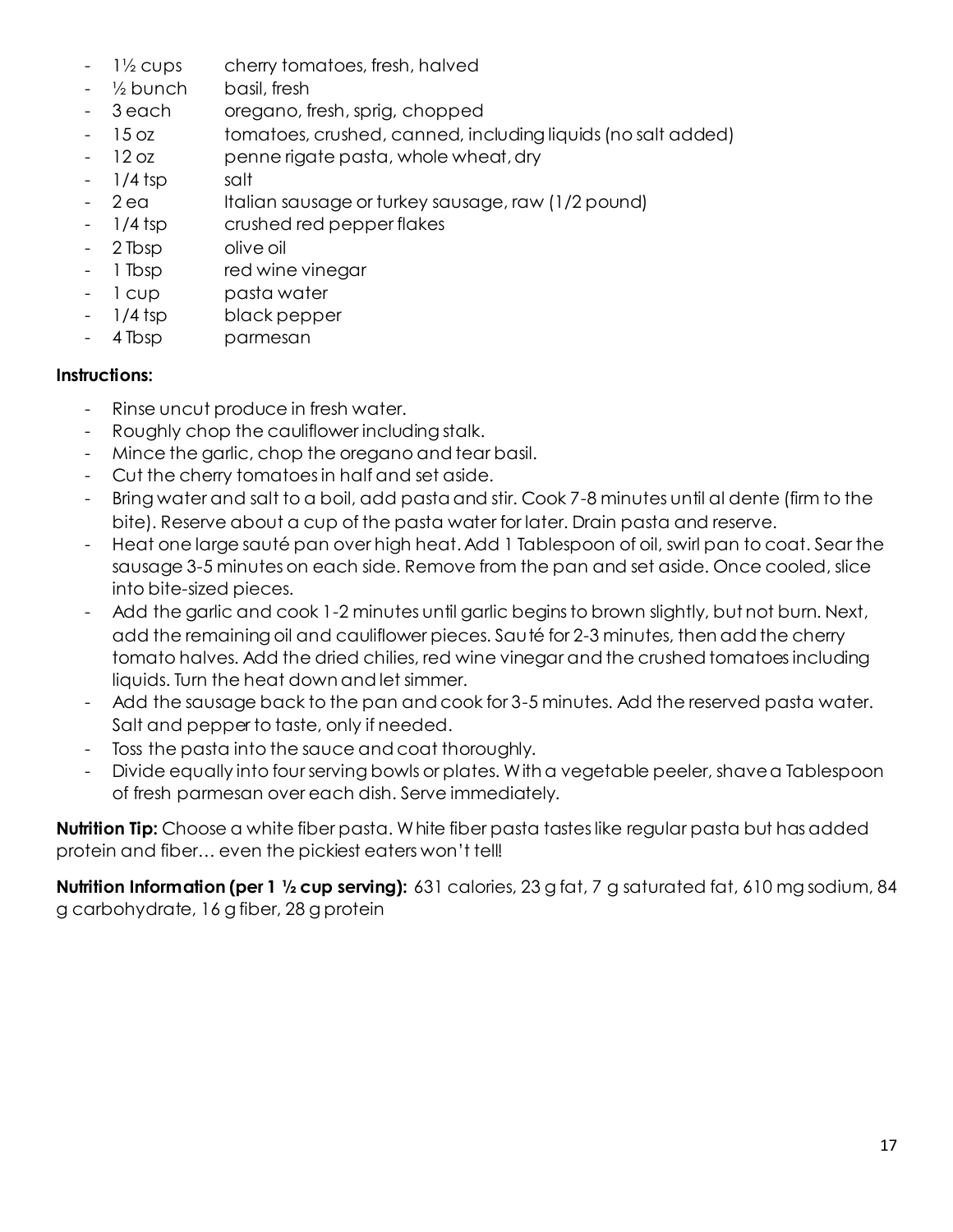### **Shrimp & Cauliflower Fried Brown Rice**

### **(vegetable | protein | grain)**

**Yields:** 4 servings

### **Cooking Time:** 20 minutes

#### **Ingredients:**

- $\frac{1}{2}$  lb shrimp, raw and deveined
- 2 tbsp vegetable oil, divided
- 1 tbsp ginger, peeled and minced
- 1 cup yellow onion, thinly sliced
- $\frac{1}{2}$  cup red bell pepper, seeded and diced
- 1 cup frozen peas
- 1 cup fresh carrots, diced
- $-$  1  $\frac{1}{2}$  cup frozen riced cauliflower
- 2 tbsp low sodium soy sauce
- 1 cup fresh or canned pineapple, diced
- 2 each eggs
- 2 cups cooked brown rice
- 3 tbsp green onions, thinly sliced

### **Instructions:**

- Pat shrimp dry. In a large skillet, heat 1 tablespoon of oil over medium heat and add ginger. Arrange shrimp in an even layer in the pan, cooking shrimp until it turns pink and is cooked through, about 5-7 minutes. Remove shrimp and ginger from pan and set aside.
- Add another tablespoon of oil to the pan, then add bell pepper, peas and carrots. Cook for 5 minutes, stirring occasionally.
- Move vegetables to one side of pan. Add cracked eggs to opposite side and scramble until cooked through.
- Add the rice and cauliflower into the pan with veggies and eggs and cook for an additional 5 minutes.
- Add pineapple and reserved shrimp and ginger mixture. Season with soy sauce and stir to combine. Garnish with green onions.

**Chef's Tip:** Here are our top 3 tips for cooking the perfect rice– keep your lid on while you cook; don't stir while it cooks; fluff cooked rice with a fork.

**Nutrition Info (per 1 ½ cup serving):** 383 cal, 11 g fat, 2 g sat fat, 50 g carbs, 9 g fiber, 456 mg sodium, 24 g protein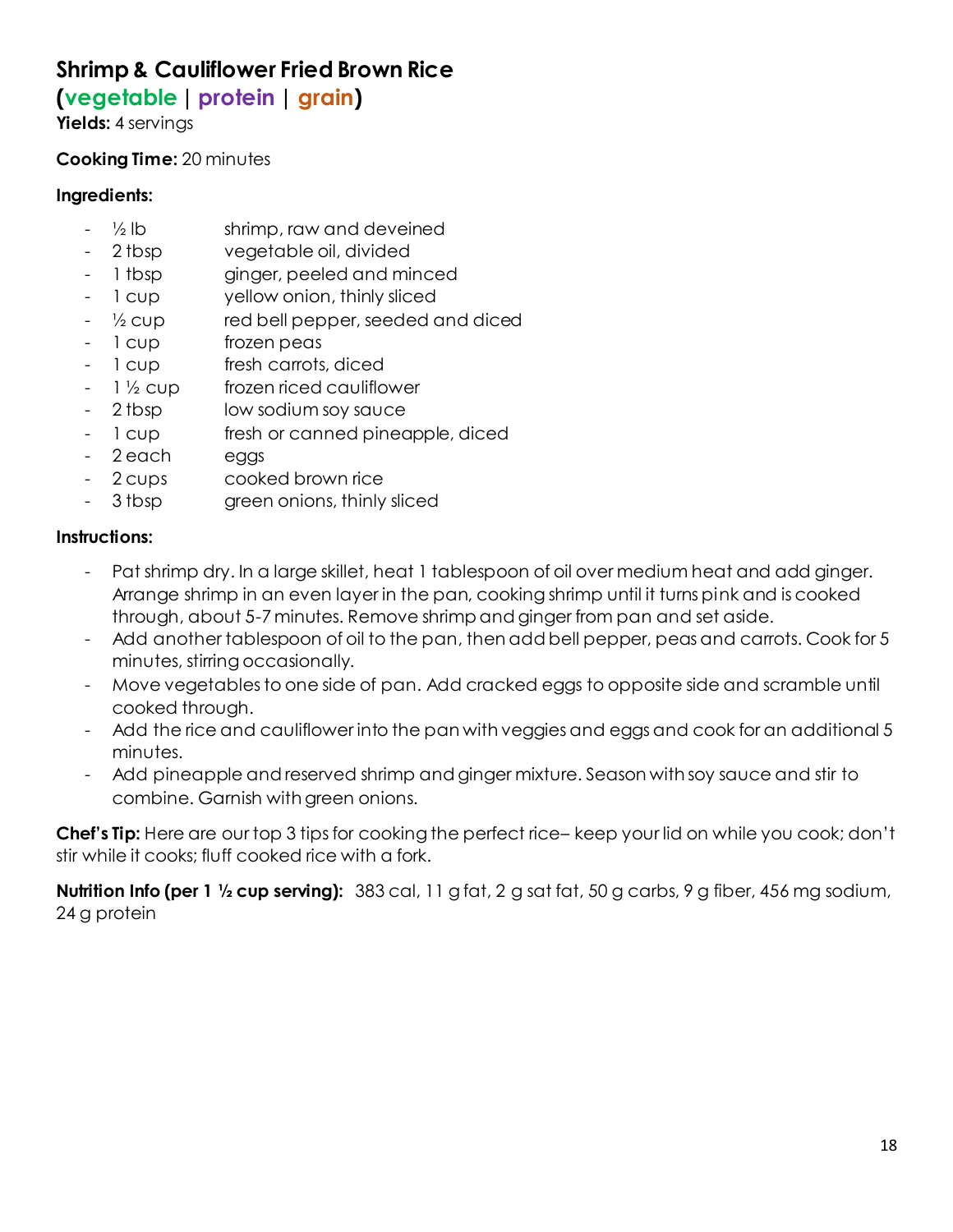### **Tomato Lentil Soup**

### **(vegetable| protein)**

**Yields:** 12 servings

#### **Cook Time:** 30 minutes

#### **Ingredients:**

- 6 cups low sodium broth or stock of choice
- 1 cup water
- 2 cans diced tomatoes
- 8 oz dry lentils
- 1 oz red wine vinegar
- $\frac{1}{2}$  cup fresh fennel, diced
- ½ cup yellow onion, diced
- 4 oz tomato paste
- 2 tbsp olive oil
- 1 tsp dried dill weed
- 1 tsp dried tarragon
- 1 tsp dried sage
- $\frac{1}{2}$  tsp salt

#### **Instructions:**

- Add broth or stock to a large pot or Dutch oven.
- Rinse lentils and remove any stones. Cook lentils in broth/stock for about 15 minutes. Add canned tomatoes with liquid.
- In a separate pan, lightly sauté onion and fennel bulb until translucent. Add dried herbs. Deglaze pan with red wine vinegar. Add tomato paste. Stir. Then add a ladle of broth/stock and stir together. Add sautéed vegetable mixture to pot of lentils.
- Simmer soup until the lentils are cooked, about 15-20 minutes.

**Chef's Tip:** Freeze for an easy meal on a pinch. Lentils can be swapped out for another pulse or bean of choice, though you may need to adjust cooking time. Have canned beans on hand? Swap for dried lentils to reduce cooking time significantly.

**Nutrition info (per 1 cup serving):** 126 calories, 3 g fat, <1 g saturated fat, 262 mg sodium, 20 g carbohydrate, 6 g protein, 6 g fiber.

### **30-Minute Two Bean Chili**

### **(protein | grain)**

**Yields:** 4 Servings

**Cook Time:** 30 minutes

- 1 ea. red Bell Pepper, 1/4" diced
- 1 ea. green Bell Pepper, diced, fine
- 2 ea. garlic cloves, fresh, minced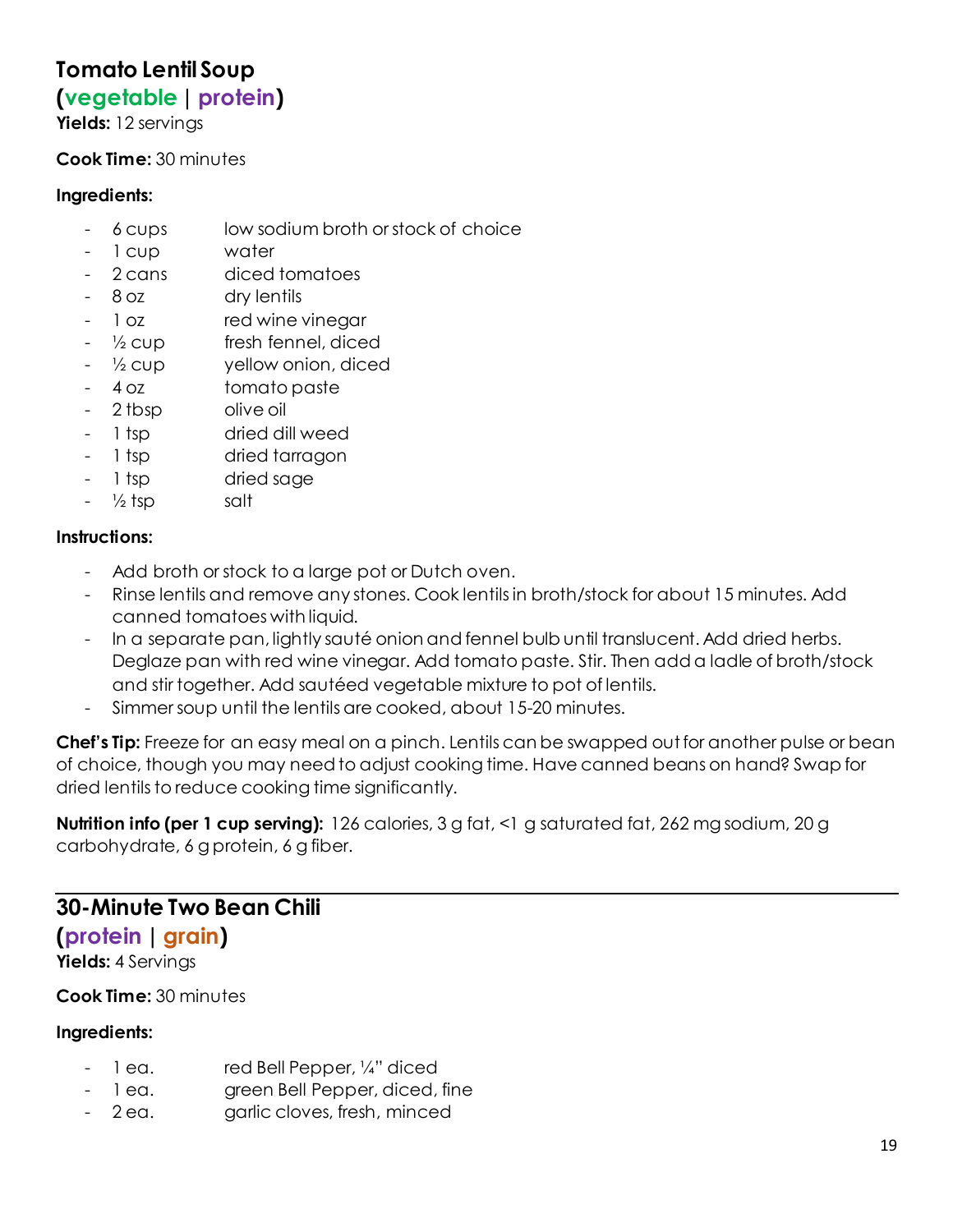- $\frac{1}{2}$  cup cilantro, fresh, chopped
- 1 ea. yellow onion, fresh, 1/4" diced
- 15.5 oz can kidney beans, canned, drained, rinsed
- 15.5 oz can great northern beans, canned, drained, rinsed
- 1 Tbsp cumin
- 1 Tbsp chili powder
- 2 Tbsp canola oil
- 15 oz can tomatoes, crushed, canned, including liquids, no salt added
- 1/3 cup bulgur wheat
- $\frac{3}{4}$  cup water
- $\frac{1}{4}$  tsp black pepper
- $\frac{1}{4}$  tsp salt
- 4 Tbsp cheddar cheese, shredded
- 4 Tbsp sour cream or plain yogurt (optional)

- Rinse uncut produce in fresh water. Prep and set aside.
- Dice the peppers. Slice the tops of the pepper, remove seeds and slice into  $\frac{1}{4}$  inch strips. Stack the strips and dice into ¼ inch pieces.
- Mince garlic, dice onions and chop cilantro. Clean and mince the serrano pepper. Drain and rinse beans.
- Heat one large sauce pot over high heat. Add canola oil, swirl pan to coat. Add the onions, garlic and peppers. Cook for 5-7 minutes until the onions become translucent. Add the beans, tomatoes and seasoning.
- Reduce heat and simmer. In a separate pot, add water and cracked bulgur to pan. Bring to a boil. Cover and simmer for 7-10 minutes or until water is absorbed.
- Once cooked, add the bulgur to the chili. Stir in the cilantro. Season with salt and pepper.
- Divide equally into four serving bowls. Top with 1 Tablespoon of shredded cheddar each. Serve immediately.

**Chef's Tip:** Make a chili toppings bar and encourage the family to build their own bowls. Include items like sour cream, shredded cheese, hot sauces, cilantro, diced onion, radishes.

**Nutrition info (per 1 cup serving):** 458 calories, 12 g fat, 3 g saturated fat, 729 mg sodium, 69 g carbohydrates, 21 g fiber, 24 g protein

### **Grains & Edamame Veggie Salad**

### **(vegetable| protein | grain)**

**Yields:** 4 servings

**Cook Time:** 30 minutes

- $\frac{1}{4}$  cup dry farro
- $\frac{1}{4}$  cup dry barley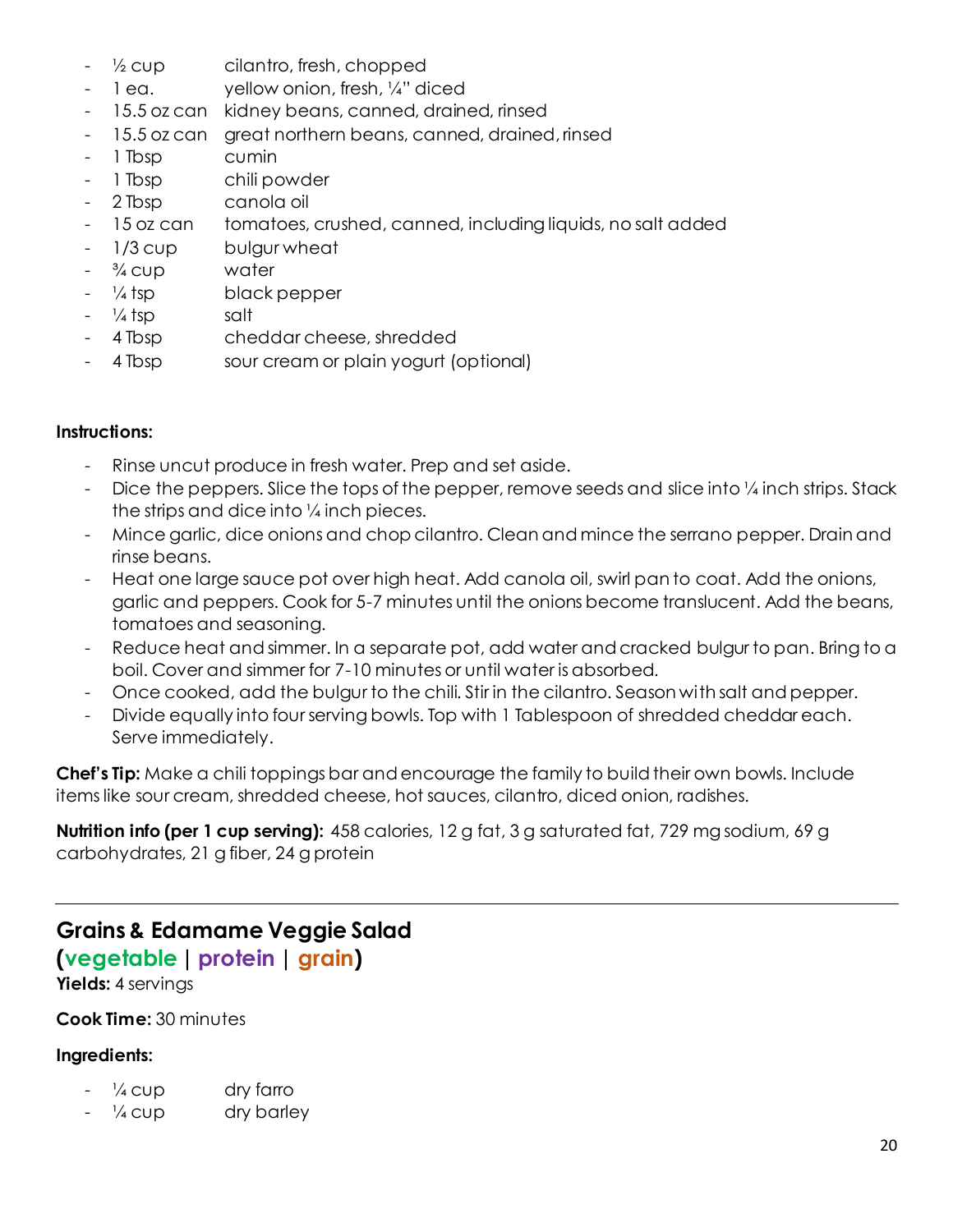- $1\frac{1}{2}$  cups water
- 1/8 tsp salt
- $\frac{1}{4}$  cup frozen shelled edamame
- $\frac{1}{4}$  cup shredded carrots
- $\frac{1}{4}$  cup cucumbers, peeled and diced
- ¼ cup cherry tomatoes, halved
- 3 tbsp radish, thinly sliced
- 1 tbsp your favorite soy-based Asian salad dressing

- In a pot, add water and barley. Bring to a boil, then reduce to simmer and cover. Cook for 20 minutes, then add faro, stir once, then cook for an additional 35 minutes covered until tender. Set aside and chill.
- In a bowl, mix chilled faro, barley, salt, thawed edamame, carrots, cucumbers, cherry tomatoes, sliced radishes, and gently toss to combine. Add dressing and toss to combine all flavors.

**Chef's Tip:** Both barley and farro have pleasantly chewy and nutty in texture and make great additions to salads, pilafs, curries, soups, stir fries and risottos. You can swap either grain for what you have on hand—quinoa, brown rice, and even pasta would work great.

**Nutrition Info (per ½ cup serving:** 97 cal, 2.3 g fat, <1 g sat fat, 15 g carbs, 3 g fiber, 75 mg sodium, 4 g protein

### **Margherita Pizza**

### **(vegetable| grain | dairy)**

Yields: 8 servings

### **Cook Time:** 15 minutes

### **Ingredients:**

- 1 each frozen whole grain pizza dough
- $\frac{1}{2}$  cup pizza sauce
- 1 cup diced tomatoes
- 1 cup mozzarella cheese
- $1\frac{1}{2}$  tsp Italian seasoning
- $\frac{1}{4}$  cup basil, cut into strips

### **Instructions:**

- Place dough on slightly oiled sheet pan, cover in plastic wrap and place in fridge overnight to thaw. Take dough out of the fridge and let proof at room temp for approximately 30-60 minutes.
- Preheat oven to 450F.
- Once thawed, flour your clean counter. Gently stretch into dough intro desired shape to fit pan. Prick dough all over with a fork.
- Top dough evenly with tomato sauce, diced tomatoes, cheese, and Italian seasoning.
- Place pizza in center of oven and cook for 15-20 minutes, until crust is brown, and cheese is bubbly.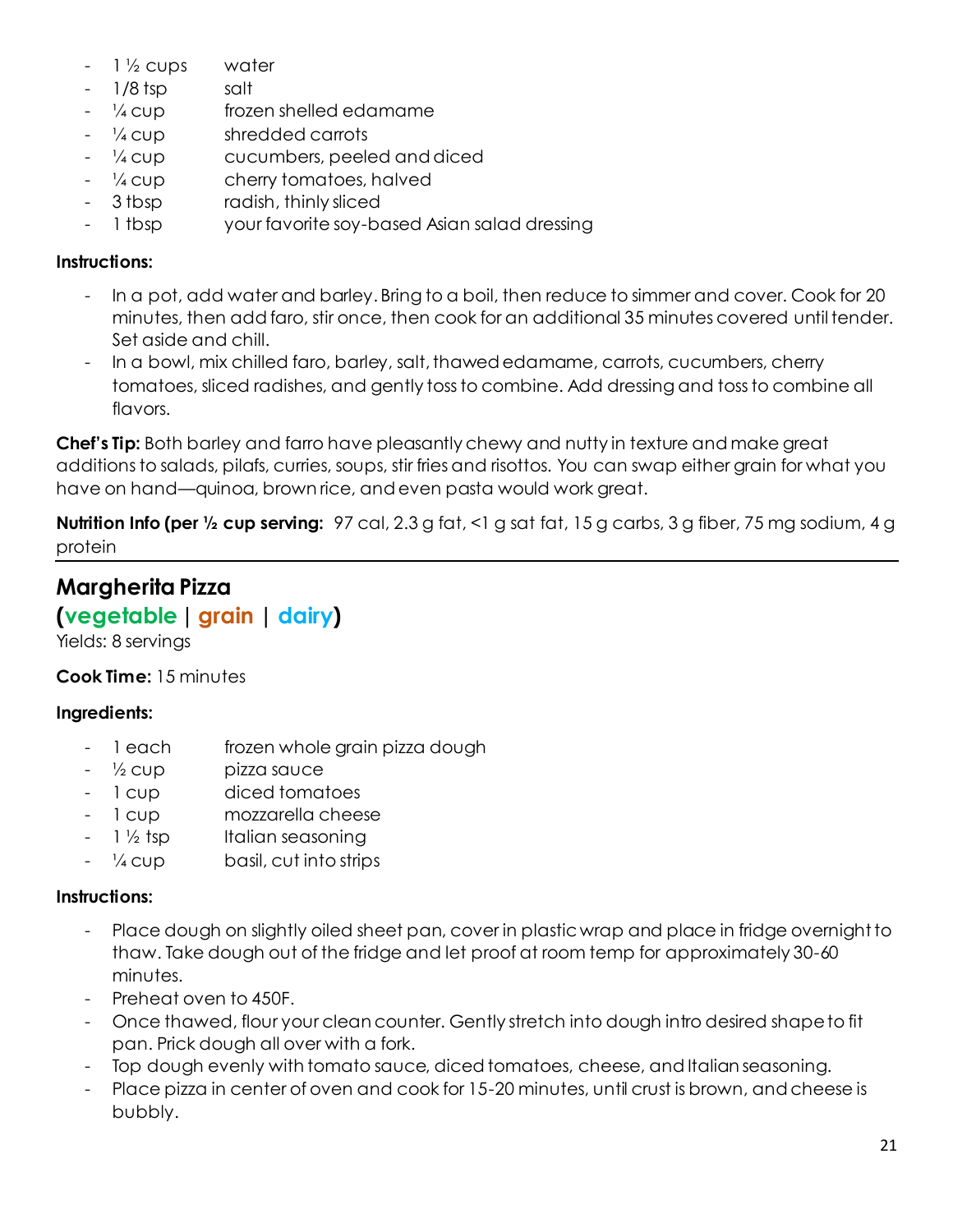- Let pizza rest for 5 minutes. Top with basil and serve.

**Nutrition Tip:** Pile your pizza high with other fresh veggies you have on hand. If you have some salad greens, toss in a little bit of olive oil, vinegar or lemon juice and pinch of salt. Top fully cooked pizza with fresh greens and serve.

**Nutrition info (per slice):** 294 calories, 7 g fat, 4 g saturated fat, 497 mg sodium, 43 g carbohydrate, 14 g protein, 3 g fiber.

### <span id="page-21-0"></span>**SNACKS Barbeque Popcorn (grain)**

**Yield:** 2 cups

**Cook Time:** 5 minutes

#### **Ingredients:**

- 2 cup popcorn kernels
- 4 tbsp canola oil
- 4 tbsp olive oil
- 2 tsp onion powder
- 1 tsp ancho chili powder, ground
- 1/8 tsp ground cumin
- <sup>1/4</sup> tsp ground black pepper
- 2 tbsp grated parmesan cheese
- 2 oz barbecue sauce

#### **Instructions:**

- Prepare popcorn with canola oil and heat covered until popped on stove top.
- In a small bowl, combine onion powder, chili powder, black pepper, cumin, BBQ sauce and oil. In a large bowl, toss the popcorn with barbeque sauce mixture and sprinkle with parmesan cheese.

**Nutrition Tip:** Did you know popcorn is a whole grain? You can flavor your popcorn with any spice and herb combo you love. You can substitute kernels for microwavable popcorn bags for a faster, no mess solution.

**Nutrition Info Per Serving:** 100 calories, 5 g total fat, 15 g of carbs, 4 g fiber, 52 mg of sodium, 3 g protein

### **Peanut Butter Energy Bites**

### **(protein | grain)**

**Yield:** 4 servings of 2 bites

### **Cook Time:** 10 minutes

#### **Ingredients:**

1/3 cup dry oatmeal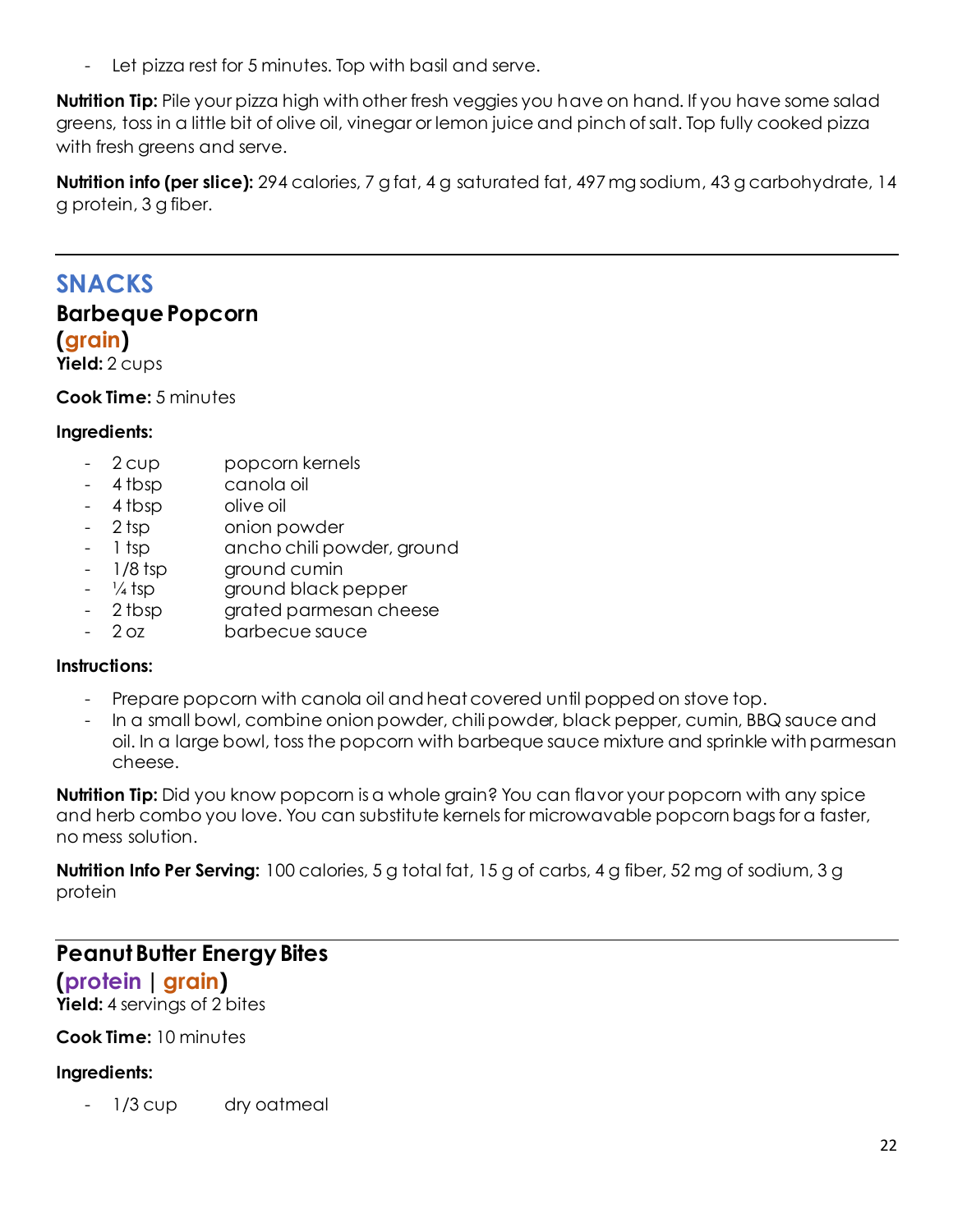- 2 tsp chia seeds
- 2 oz bittersweet chocolate chopped
- 2 tsp 100% pure maple syrup
- 3 Tbsp unsweetened shredded coconut
- $\frac{1}{4}$  cup creamy peanut butter

#### **Directions:**

- Rough chop the chocolate and combine all of the ingredients in a mixing bowl. Mix well with a spoon.
- Portion into ¾ ounce pieces and roll into a ball. Repeat until all are formed. Place on a plate and refrigerate for at least 30 minutes. Can also eat as they are, they will just firm up a bit.
- Serve 2 each per snack

**Chef's Tip:** Many of these ingredients can be swapped to include items you have in the pantry. Substitutions for maple syrup include honey or agave. You can even add chopped dried fruit.

**Nutrition Info Per Serving:** 260 calories, 10.6 g fat 39 carbs, 4.2 g fiber 140 mg sodium, 7.7 g protein

### **Peanut Butter Banana and Soy Smoothie**

### **(fruit | dairy)**

**Yield:** 1, 12 oz smoothie

### **Cook Time:** 5 minutes

#### **Ingredients:**

- 1 tbsp creamy peanut butter
- 1 whole banana, sliced
- $\frac{1}{2}$  cup ice cubes
- $\frac{1}{2}$  cup soy milk

#### **Instructions:**

- Place all ingredients into a blender and puree until smooth. Serve Immediately.

**Nutrition Tip:** Make this for breakfast! Up the protein with a scoop of protein powder.

**Nutrition Info Per Serving:** 265 calories, 10.7 g fat, 37 g carbs, 4.4 g fiber, 135 mg sodium, 8.8 g protein

### **THREE INGREDIENT DESSERTS**

**Nutrition Tip:** Dessert can be both delicious and nutritious! With just a few ingredients, you can whip up something the whole family will love without a lot of time spent in the kitchen. Bonus—you'll add a serving of fruit to your family's diet!

### **Strawberries & Cream Trifle**

### **(fruit | dairy)**

- Angel food cake, cubed
- Vanilla Greek yogurt